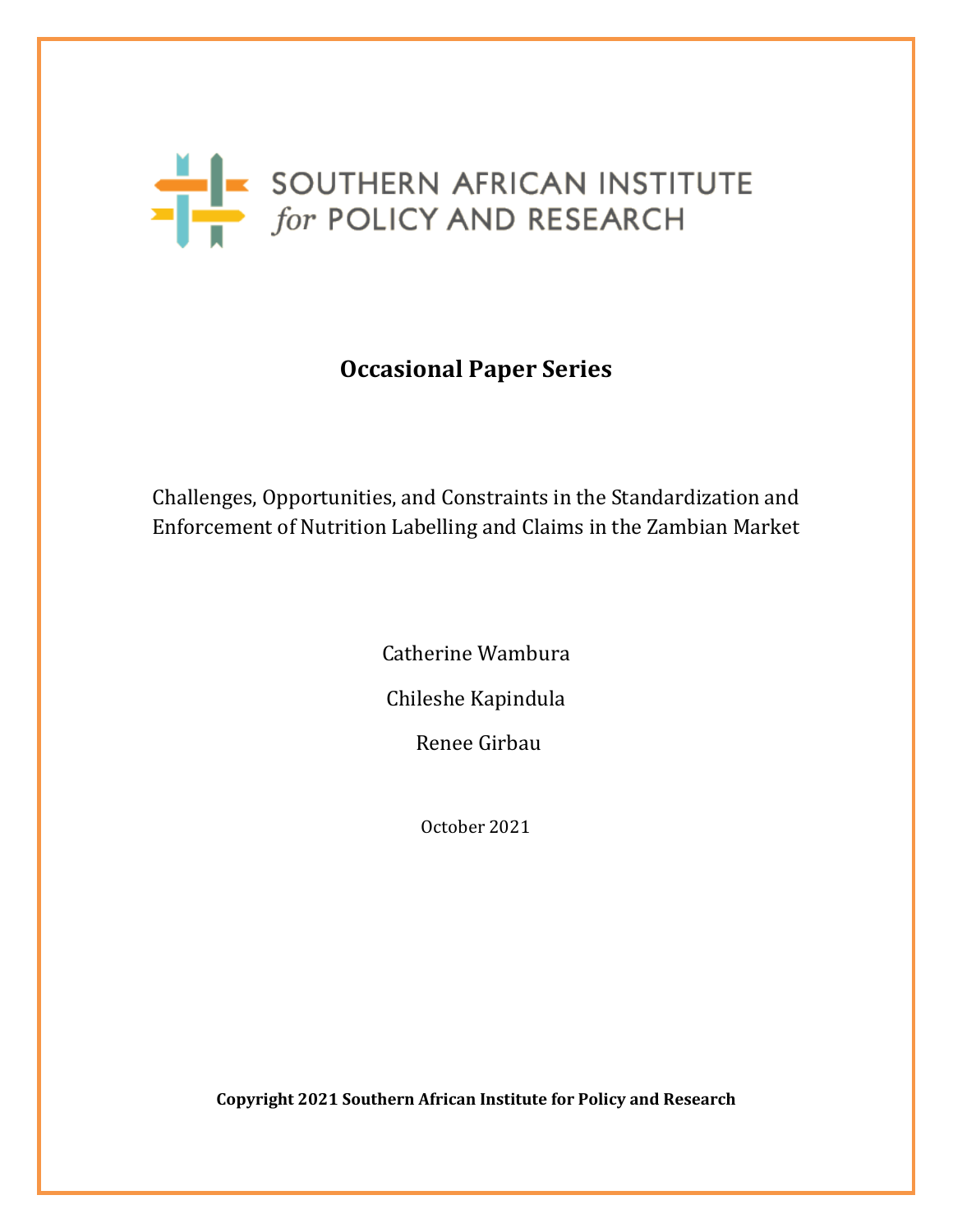| Abstract                                                                | 3  |
|-------------------------------------------------------------------------|----|
| Acronyms                                                                | 4  |
| 1. Introduction                                                         | 5  |
| 1.2 Statement of the Problem                                            | 6  |
| 1.3 Objectives of the Research                                          | 6  |
| 2. Methodology                                                          | 8  |
| 3. Literature Review                                                    | 9  |
| 3.1 Overview                                                            | 9  |
| 3.2 Nutrition Labelling: Global Perspective                             | 10 |
| 3.3 Nutrition Labelling: Zambian Perspective                            | 11 |
| 3.4 Impact of Nutrition Labelling: Local and International Perspectives | 11 |
| 4. Findings and Discussion                                              | 12 |
| 4.1 Nutrition Labelling Guidelines in Zambia                            | 12 |
| 4.1.2 The Good Food Logo                                                | 14 |
| 4.2 Consumer Use and Understanding of Nutrition Labels                  | 14 |
| 4.2.1 Socioeconomic Status (SES)                                        | 15 |
| 4.2.2 Urban v. Rural                                                    | 16 |
| 4.2.3 Gender                                                            | 16 |
| 4.2.4 Age                                                               | 17 |
| 4.2.5 Education                                                         | 17 |
| 4.2.6 Nutrition Education/Knowledge                                     | 17 |
| 4.3 Obstacles to the Compliance of Nutrition Labelling Guidelines       | 18 |
| 4.3.1 Constraints at the Institutional level                            | 18 |
| 4.3.2 Constraints at the Consumer level                                 | 19 |
| 4.3.3 Constraints at the Health Professional Level                      | 19 |
| 4.4 Influence of Media and Marketing on Consumer Food Choices           | 20 |
| <b>5. Conclusions and Recommendations</b>                               | 21 |
| 5.1 Implications of the Research and Recommendations                    | 21 |
| 5.1.1 Nutrition Labelling Guidelines                                    | 21 |
| 5.1.2 Nutrition Education                                               | 21 |
| 5.1.3 General Nutrition Status                                          | 22 |
| 5.2 Limitations                                                         | 23 |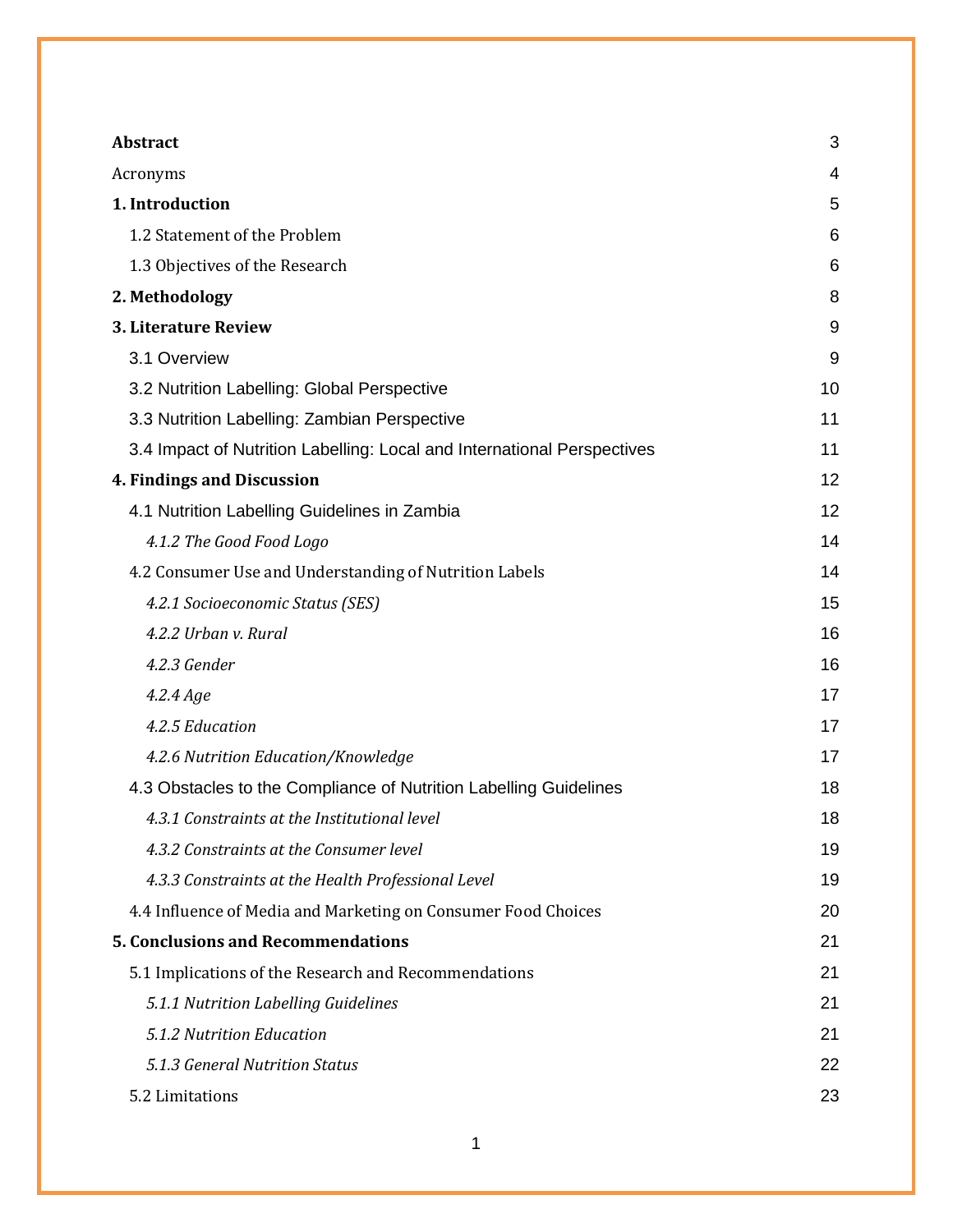| Acknowledgements                                                                                                                                                 | 24 |
|------------------------------------------------------------------------------------------------------------------------------------------------------------------|----|
| <b>References</b>                                                                                                                                                | 25 |
| Appendix                                                                                                                                                         | 29 |
| Appendix 1                                                                                                                                                       | 29 |
| Figure 1: Varied Front-of-Package Nutrition Labels                                                                                                               | 29 |
| Appendix 2                                                                                                                                                       | 30 |
| Table 1: Nutrition Labelling across Regions and Countries                                                                                                        | 30 |
| Appendix 3                                                                                                                                                       | 31 |
| Figure 3: Good Food Logo                                                                                                                                         | 31 |
| Figure 4: Eat Well Campaign                                                                                                                                      | 31 |
| Appendix 4                                                                                                                                                       | 32 |
| Table 2: Stakeholders Interviewed                                                                                                                                | 32 |
| Appendix 5                                                                                                                                                       | 33 |
| Table 3 Challenges, Constrains, and Opportunities in the Standardization and Enforcement of<br>Nutrition Labelling in the Zambian market (noted from interviews) | 33 |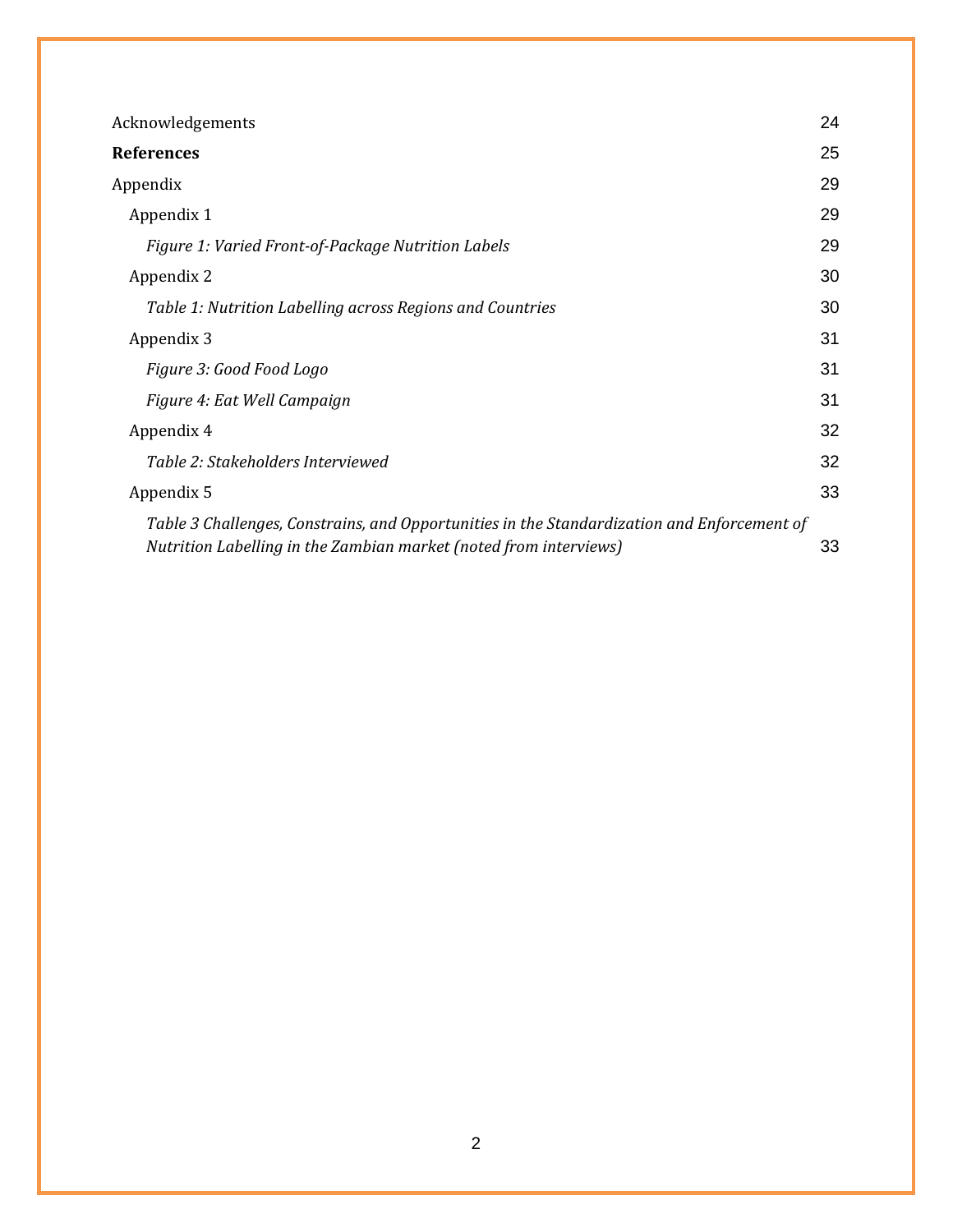#### <span id="page-3-0"></span>**Abstract**

Urbanization in Zambia has led to a concerning rise of diet-related noncommunicable diseases (NCDs). Notably, urbanization has altered dietary patterns by increasing consumption of processed foods which are usually high in salt, fats, and sugar. The accessibility and affordability of pre-packaged foods in Zambian markets have all contributed further to a rising triple-burden of disease in Zambia. Several countries globally have adopted the use of nutrition labelling as an intervention to combat this rise in NCDs. We examined the challenges, constraints, and opportunities for effective nutrition labelling in Zambia. This was achieved through a systematic review of primary and secondary data sources. It was found that socio-demographic factors, marketing/advertising, public nutrition education, and the degree of nutrition knowledge possessed by each individual consumer all have a significant influence on their utilization of nutrition labels.

Recommendations for further reinforcement of this topic include the need to establish a policy framework for the standardization of nutrition labelling, as well as the implementation of labelling guidelines to enforce uniform testing for the certification of products. Another prominent recommendation addresses the urgent need to promote nutrition education across the Zambian food industry, health and nutritional professionals, and most importantly among consumers to comprehend the essentiality of utilizing food labels on products to inform purchases.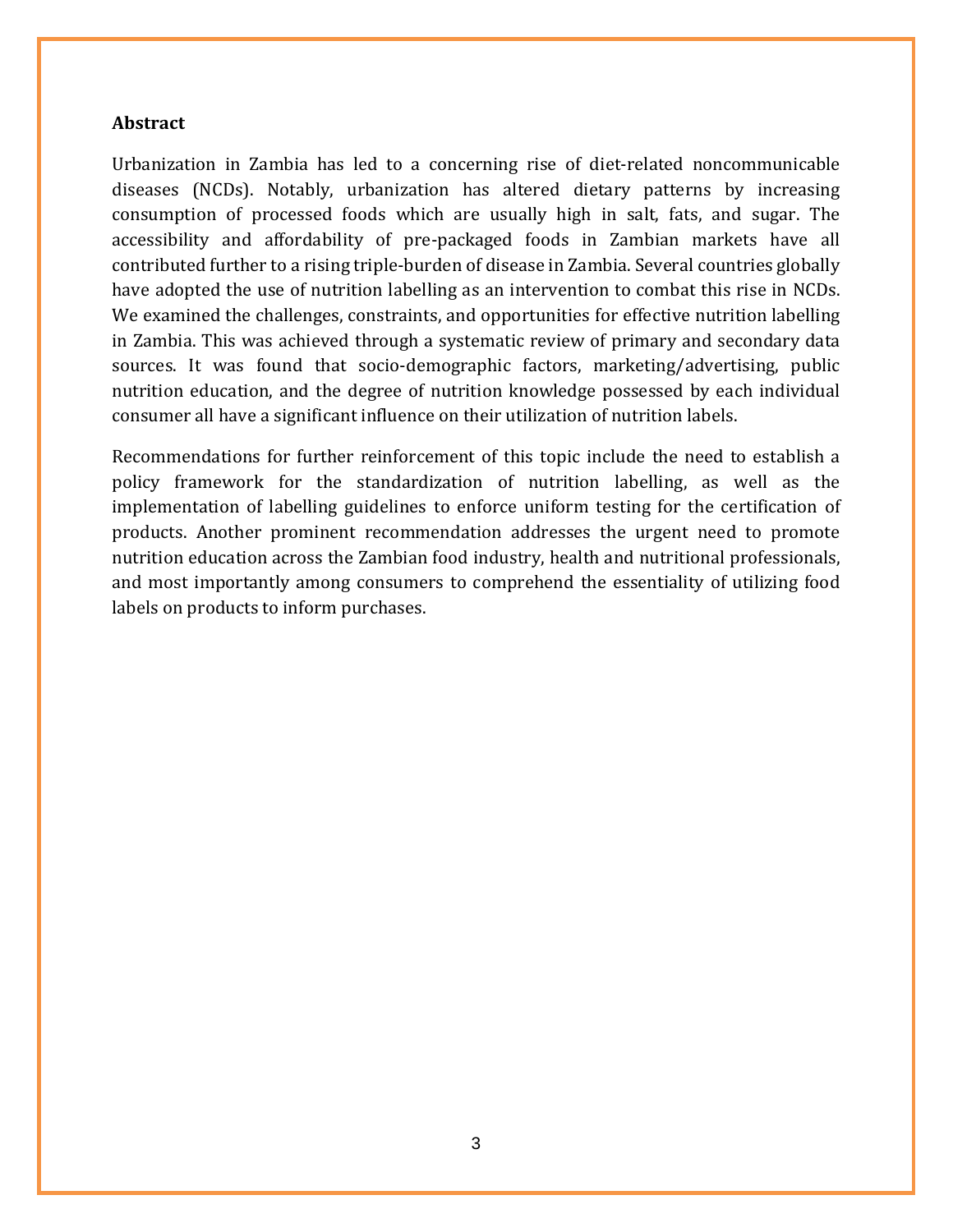### <span id="page-4-0"></span>Acronyms

| <b>CUTS</b>  | <b>Consumer Unity Trust Society</b>                   |
|--------------|-------------------------------------------------------|
| EWC          | Eat Well Campaign                                     |
| <b>FOPL</b>  | Front-of-package Labelling                            |
| <b>FOPNL</b> | Front-of-package Nutrition Labelling                  |
| GFL          | Good Food Logo                                        |
| MoH          | Ministry of Health                                    |
| <b>NCD</b>   | Non-Communicable Diseases                             |
| <b>NFNC</b>  | National Food and Nutrition Commission                |
| NL           | <b>Nutrition Labelling</b>                            |
| <b>SBN</b>   | <b>Scaling Up Nutrition (SUN) Business Network</b>    |
| <b>STEPS</b> | WHO STEPWise Approach to NCD Risk Factor Surveillance |
| <b>UNZA</b>  | University of Zambia                                  |
| <b>WFP</b>   | <b>World Food Programme</b>                           |
| <b>WHO</b>   | World Health Organization                             |
| <b>ZABS</b>  | Zambia Bureau of Standards                            |
|              |                                                       |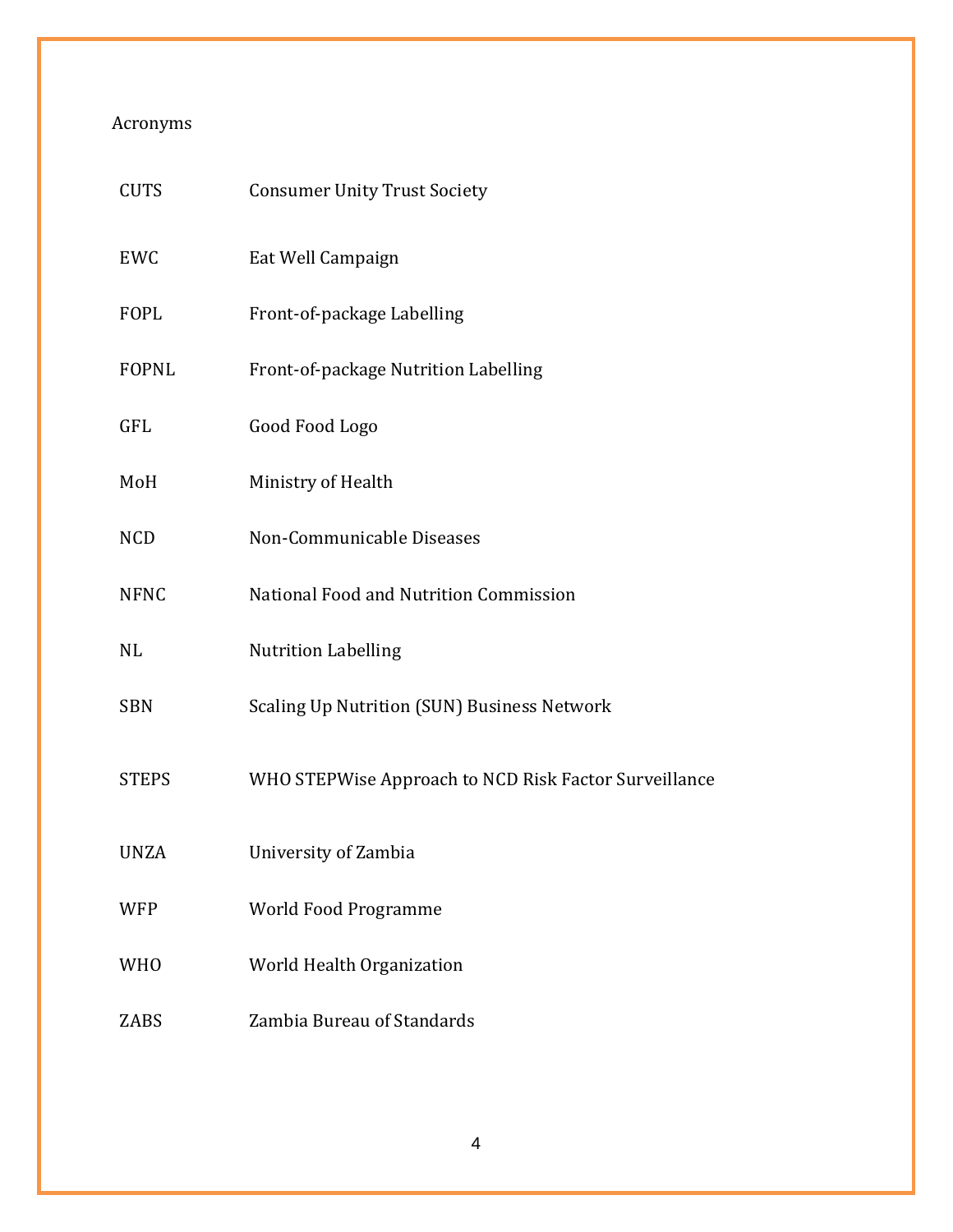#### <span id="page-5-0"></span>**1. Introduction**

The rise in urban populations in African cities has been described as rapid, unplanned, and unmanaged (UN Habitat, 2014). It has put an increased pressure on arable land for farming which has led to a significant reduction in the food producers-to-consumers ratio as evidenced by the disruptions in the availability, accessibility, affordability, and overall distribution of healthy foods (Bosu, 2015), (Crush et al., 2011), (Satterthwaite et al., 2010). Therefore, healthy foods such as fruits and vegetables, and plant-based proteins have become more scarce and relatively expensive causing populations to consume more affordable and available foods which are usually prepackaged and high-energy dense alternatives. For these reasons, rapid urbanization in African cities has been found to be a major contributor to the rise in diet-related NCDs (Juma et al., 2019).

In the last two decades, Zambia has experienced rapid economic growth which has brought rapid urbanization and therefore changes in the food systems (Ziba and Phiri, 2017). The nutrition transition in urban areas of Zambia has caused an increase in the number of large supermarkets and food vendors that offer foods containing excess amounts of sugar, salts, and saturated and trans fats—all of which are drivers of diet-related noncommunicable diseases (Harris et al., 2019), (Global Panel, 2016). The transition has also fostered a shift in the Zambian food system to include more processed and prepackaged foods; access to more tradable and less perishable foods through the emergence of fast-food restaurants and supermarkets; and significant changes in consumer preferences due to increased incomes and growing interconnectedness to the global middle class (Harris et al., 2019).

This growing trend in urbanization, coupled with aggressive marketing/advertising, has notably influenced consumers' preferences/food choices, especially among children and young adults (Laraia et al. 2017), (Harris et al., 2019). According to the Zambia STEPwise Approach to NCD Risk Factor Surveillance (STEPS) of 2017, 90.4% of Zambians are consuming less than 5 servings of fruits and vegetables per day (Ministry of Health - Zambia, 2017). The survey also found that 6.2% of the Zambians have raised fasting blood glucose, 7.4% have high blood cholesterol, and 4.2% of the Zambians in the 40 - 69 age group have a 10-year CVD risk of 30% or above. Thus, Zambia is currently witnessing a rise in diet-related non-communicable diseases including, but not limited to, type II diabetes, obesity, hypertension, cardiovascular diseases, and dyslipidemia. This urges a need to develop systematic frameworks to combat this emerging pandemic.

Several countries including the U.S, Australia, and the U.K. are protecting their populations from the rise of diet-related NCDs by providing nutrition information through labelling. This display of nutritional information on food products has become mandatory in most highincome countries (*Global Update on Nutrition Labelling*, 2018). By emphasizing the nutritional value of particular food products, nutrition labelling holds the ability to modify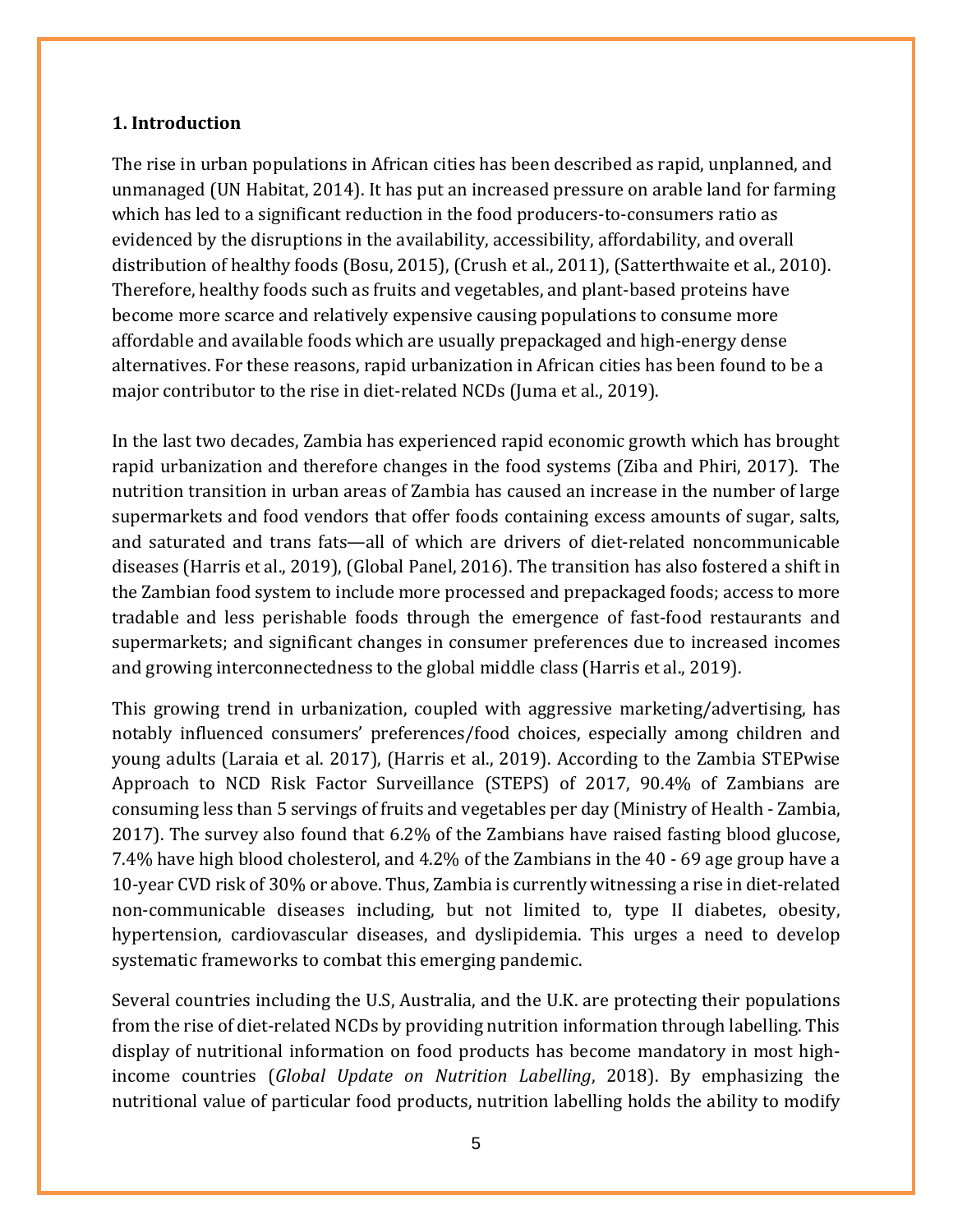food consumption patterns among households, by raising awareness (WFP, 2018). Enforcement of labelling regulations ensures that manufactures develop products that promote healthy eating and consumers make informed food purchasing choices.

Nutrition labels can be a cost-effective tool for communications of nutritional information to consumers, but labels can sometimes be complex and not always effective (Miller and Cassidy, 2015). For nutrition labelling to be effective, consumers need to have nutrition knowledge and understanding of the importance of nutrition labelling. Prior nutrition knowledge can help consumers pay attention to the important information on labels, facilitate the comprehension of, and memory for nutrition label information, and support the application of nutrition labelling in making informed purchasing decisions (Miller and Cassidy, 2015). According to the Zambia STEP survey of 2017, the provision of nutrition information to the general public is of extreme importance to promoting healthy lifestyles across Zambia (Ministry of Health - Zambia, 2017). Therefore, nutrition education is key to raising awareness and establishing the importance of consumer evaluation of nutrition labelling in Zambia.

#### <span id="page-6-0"></span>1.2 Statement of the Problem

Labelling formats in Zambia are currently based on the Food Safety Act of 2019 and the CODEX Alimentarius (1985, amended 2013). Per these regulations, all food products are to bear information that enable consumers to make informed purchasing decisions. Despite these existing laws and regulations, there is still a need to adopt multi-faceted measures that will ensure the utilization and enforcement of the nutrition labelling regulations among both manufacturers and consumers. This is not only due to the lack of consistency in nutrition labelling regulations, but also due to the lack of nutrition knowledge and awareness among the population of Zambia. There is an urgency for nutrition education programs that are of equal importance to the establishment of nutrition labelling regulations. Also, with rapidly increasing access to technology, there is a rising need to adequately regulate media platforms and marketing forums in order to raise consumer nutrition awareness and educate consumers on the importance of diverse diets. Therefore, the need is to not only address nutrition labelling itself, but also to provide an understanding of the challenges, constraints, and opportunities that accompany it and largely define its stance within the Zambian context.

#### <span id="page-6-1"></span>1.3 Objectives of the Research

The purpose of this research was to study the progress made on the promotion of healthy eating through current nutrition labelling paradigms in Zambia. Specifically, we analyzed the challenges, opportunities and constraints in the standardization and enforcement of nutrition labelling regulations in Zambia.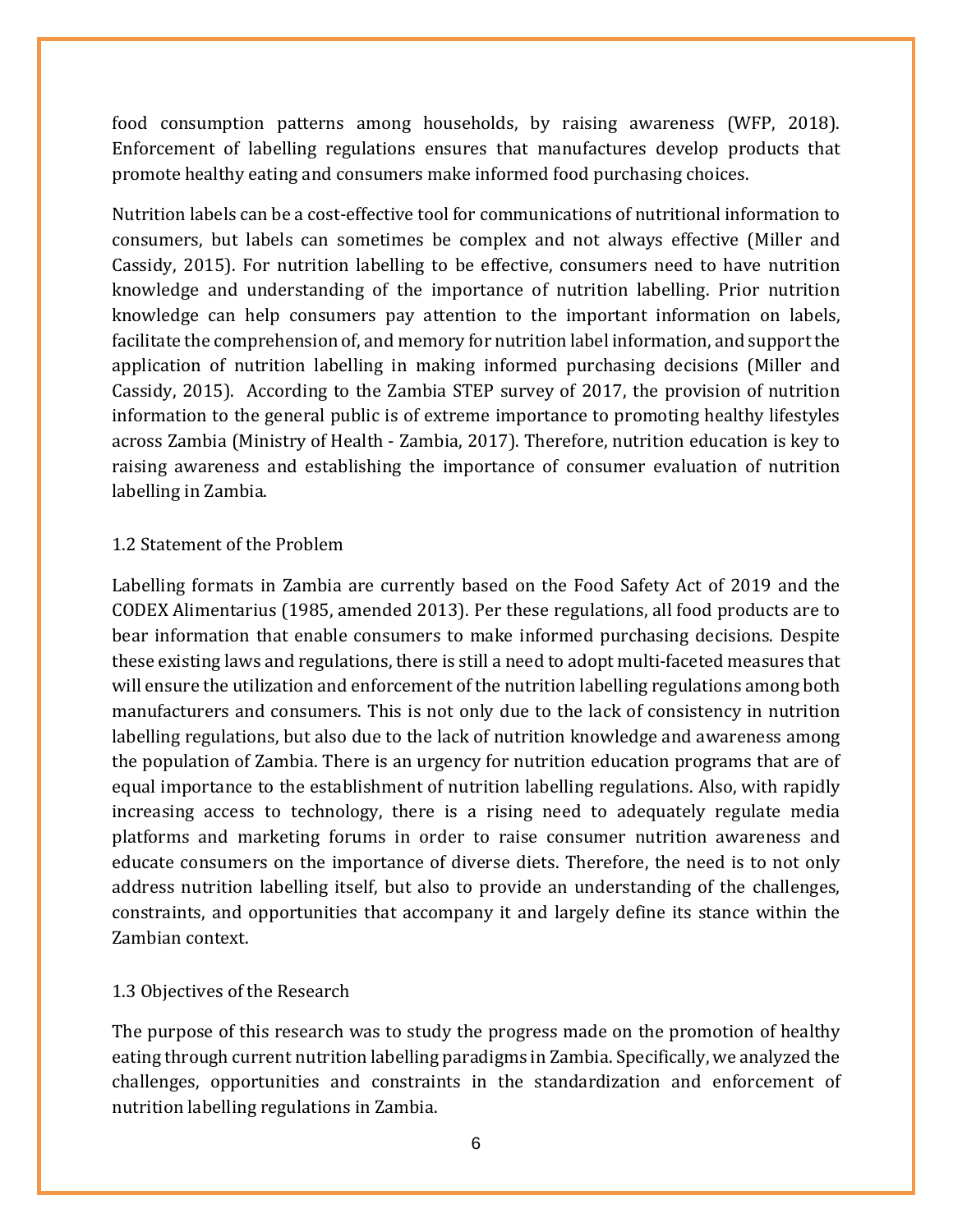This was accomplished by analyzing the following the specific objectives:

- I. Examine the existing Nutrition Labelling guidelines and standards, both internationally and in Zambia.
- II. Examine existing literature regarding the prevalence of consumer use, knowledge, and understanding of nutrition labels, as well as the impact of Nutrition Labelling on consumer dietary habits.
- III. Determine the current obstacles for compliance to Nutrition Labelling guidelines and standards.
- IV. Examine the role of marketing campaigns, advertising, and media platforms on consumers' food choices in Zambian markets.

These objectives provided our research findings and interviews with a clear sense of direction. They are comprehensive as they account for the challenges, constraints, and opportunities that characterize past and ongoing efforts to establish Zambia's nutrition labelling standards and guidelines as a response to the rise in non-communicable diseases.

The structure of this paper will mimic our research process. We will first present the process and findings of our literature review. Then we will expand on the methods used to conduct semi-structured interviews with the stakeholders and present our findings. Finally, we will suggest recommendations for stakeholders involved in the implementation of nutrition labelling and conclude with a final discussion.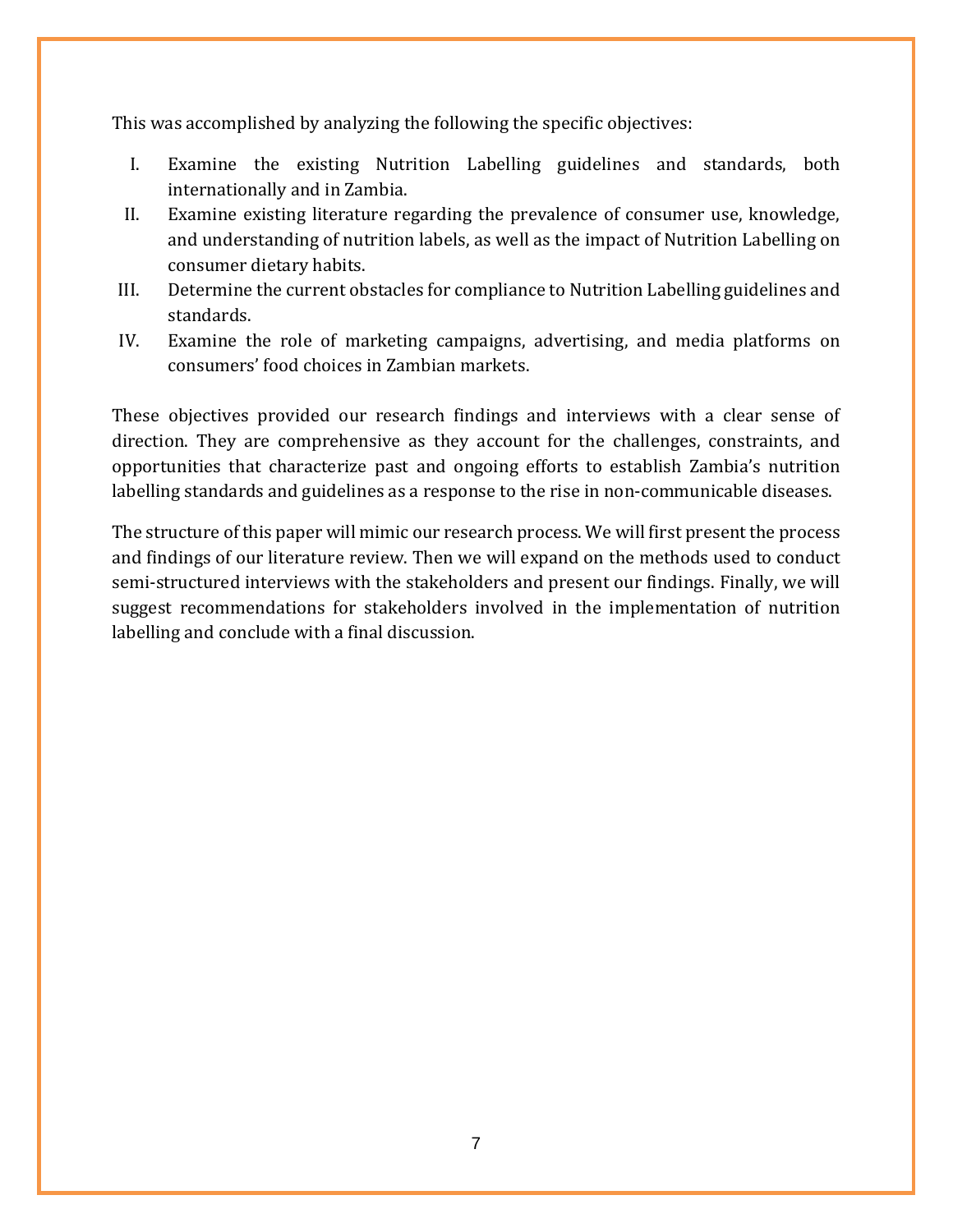#### <span id="page-8-0"></span>**2. Methodology**

To gather information on the current efforts being done to standardize and enforce the nutrition labelling in Zambia as a tool for nutrition education and promotion of healthy eating, relevant literature was reviewed and semi-structured interviews with stakeholders were conducted in collaboration with the Nutrition Association of Zambia and the Southern African Institute for Policy and Research (SAIPAR). Reports detailing the rise in the prevalence of NCDs in Zambia together with those that detail the current state of nutrition labelling in Zambia provided information for the literature review. This included the Zambian Demographic and Health Survey (DHS), the STEPS survey, the CUTS survey, current Zambian food safety and standards acts, together with journal articles and reports detailing the state of nutrition labelling use, understanding, and implementation globally, specifically in countries with similar demographic characteristics as Zambia.

Fourteen semi-structured interviews were conducted with expert stakeholders in Lusaka, Zambia in late June and July of 2021. Stakeholders were found through snowball sampling where initial interviewees put us in contact with other stakeholders. As a result, the sample of stakeholders covers a range of different professionals within the field, but is non-random. Stakeholders represented individuals from the World Food Programme (WFP), Scaling Up Nutrition (SUN) Business Network (SBN), University of Zambia (UNZA), National Food and Nutrition Commission (NFNC), Ministry of Health, Zambia Bureau of Standards (ZABS), together with nutritionists who work in the private sector and an individual in the small-tomedium enterprise.

A number of questions were selected for each interview from a longer list based on the type of stakeholder being interviewed and their engagement with their respective organization. These questions were left open-ended to allow for the direction of the conversation to be flexible. Hand-notes were taken during the interview. Consent was requested per the use of a consent form provided with the initial invitation to request participation in the study. To protect the anonymity of some interviewees, their names and organisations are not used in the paper. Information obtained was used to discuss the state of nutrition labelling in Zambia, and to make recommendations to better standardize and enforce nutrition labelling.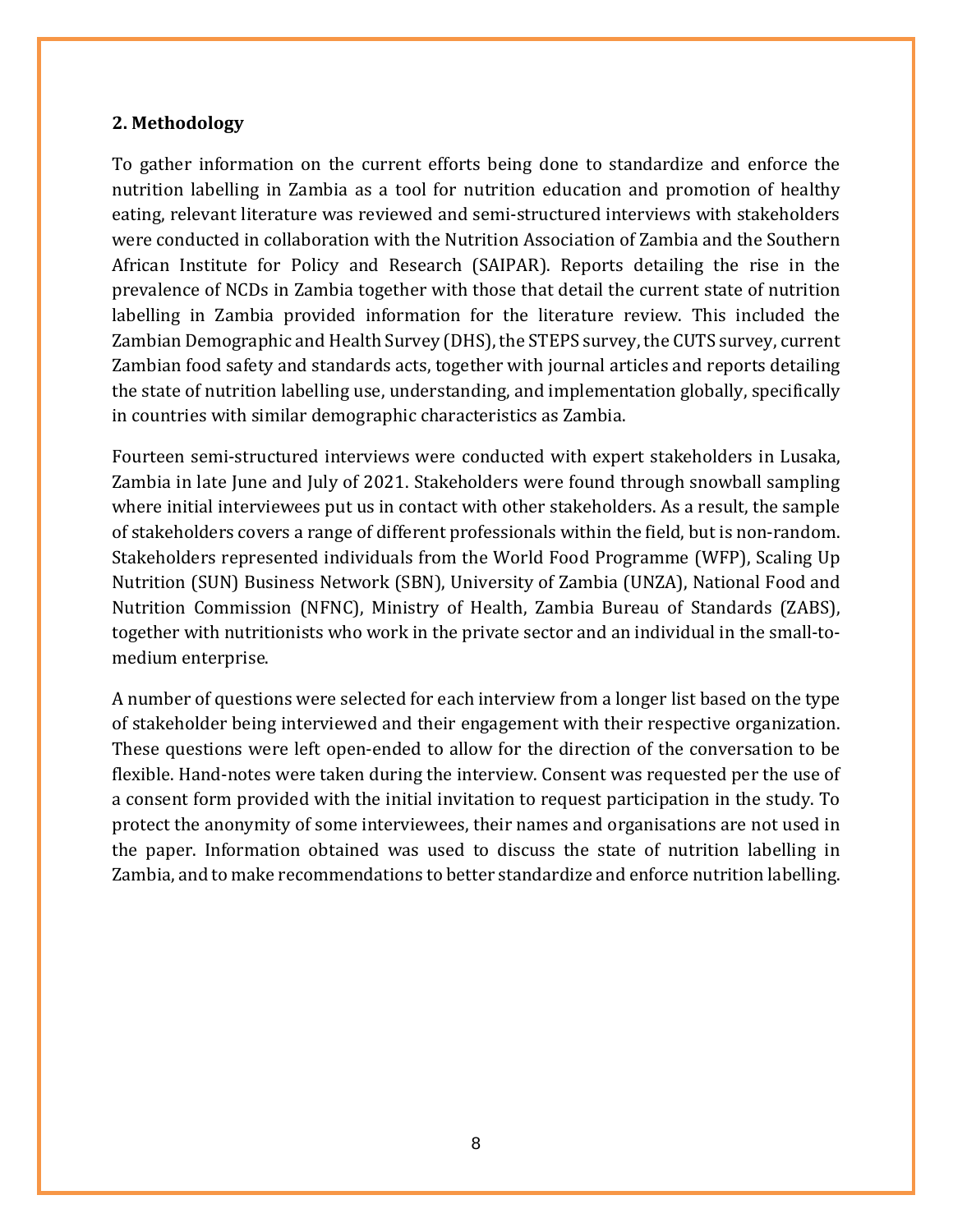#### <span id="page-9-0"></span>**3. Literature Review**

#### <span id="page-9-1"></span>3.1 Overview

Across the globe, the rate of non-communicable diseases is on the rise. They have become global nutritional issues of concern, especially among uneducated populations and those of lower socio-economic status. According to WHO, NCDs cause more than 41 million deaths each year, equivalent to 71 percent of all deaths (*Noncommunicable Diseases*, 2021). Noncommunicable diseases are disproportionately affecting people in low- and middle-income countries where more than 75% of all NCDs deaths occur, approximately 31 million NCD deaths annually (*Noncommunicable Diseases*, 2021). In Zambia, NCDs have accounted for 3,640 deaths due to cardiovascular diseases, 2,184 due to cancers, and 364 due to diabetes (WHO, 2018). One factor driving the growing NCD burden is the increased consumption of pre-packaged foods that are energy-dense, high in sugar, and high in trans fats due to an increase in the availability, accessibility, and affordability of such foods (*Prevention and Control of Non-Communicable Diseases in Zambia*, 2017).

In response to an increasing NCD rate, many governments are implementing multi-faceted policy interventions. For a long time, nutrition education has been recognized as a strategy for the prevention of overnutrition and poor diets that lead to NCDs (Chavasit et al., 2017). Organizations and governments have developed guidelines to educate the public on healthy eating. Thus, with increasing urbanization and spread of pre-packaged foods, nutrition labelling can be used as an education tool for populations. Nutrition labelling boasts a multifaceted use as an information tool for customers to make informed and healthy food choices. Moreover, it is also used as a marketing tool for the global food industry and a health promotion tool for society (Hawkes, 2010).

The Food and Agriculture Organization (FAO) states that nutrition labelling includes any written, printed, or graphic matter that is present on the label, accompanies the food, or is displayed near the food, including that for the purpose of promoting its sale or disposal (*Handbook on Food Labelling to Protect Consumers*, 2016). The lead global agency governing nutrition labelling is the Codex Alimentarius Commission (CODEX). This commission serves as the global guiding principle and authority model for food manufacturers, food safety control agencies, and trade organizations. The CODEX states three elements in nutrition labelling (*Global Update on Nutrition Labelling*, 2018):

- Nutrition declaration: standardized listing of the nutrient content of a food;
- Supplementary nutrition information and;
- Nutrition and health claims: representation that states or implies that a food has a particular nutrition and/or property including, but not limited to, energy value, content of protein, fat, and carbohydrates.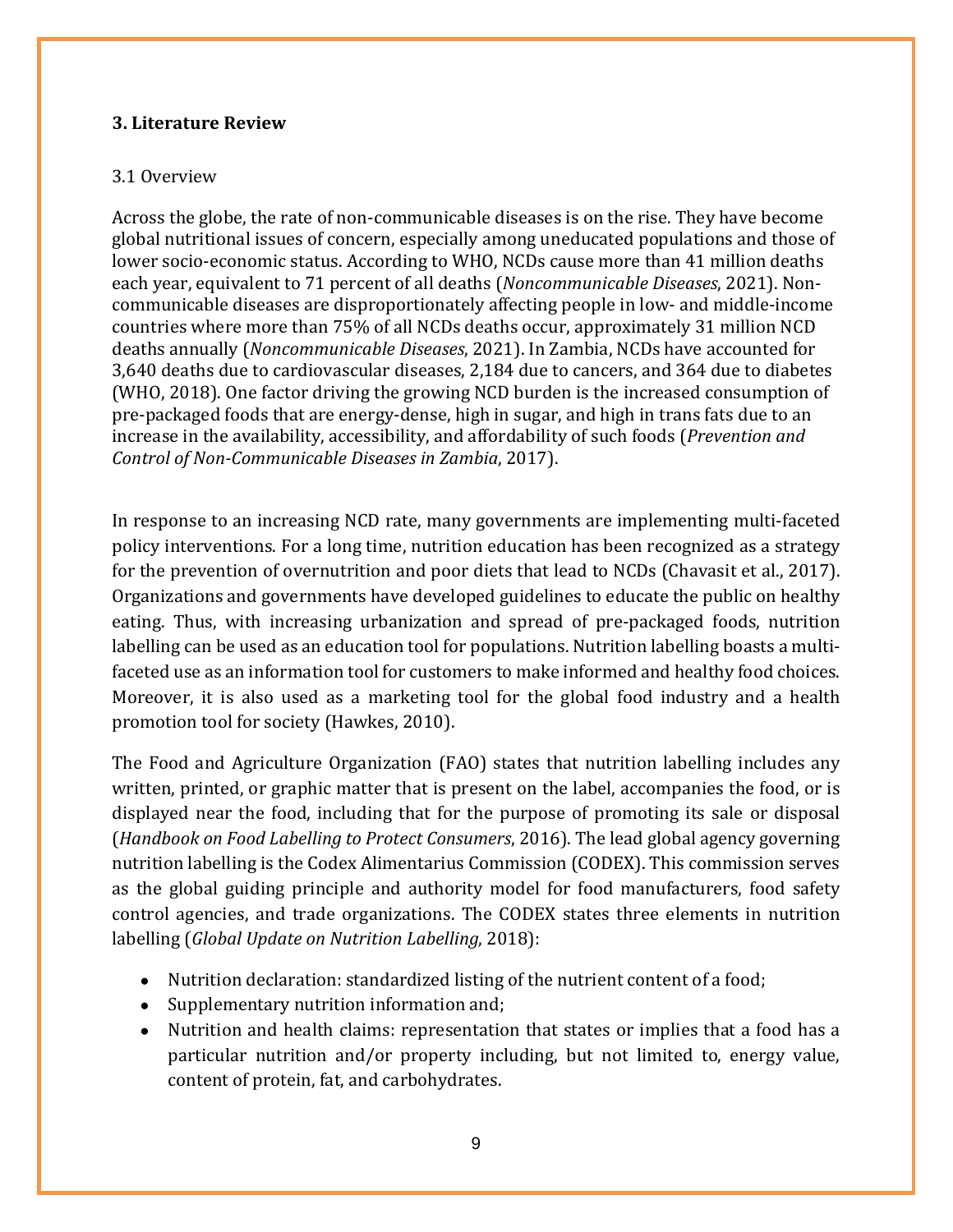Nutrition labelling can either appear at the back of the package (BOP) or the front of the package (FOP). BOP labels are the most prevalent format worldwide with most countries having some sort of mandatory or voluntary regulation and guidelines on the labels (*Global Update on Nutrition Labelling*, 2018). Over the past few decades, BOP labels have adhered to guidelines and their required revisions to provide accurate information on the nutrition contents for the promotion of healthy consumer diets. Due to their complexity, however, FOP labelling has been adopted on a global scale. These panels are limited to incorporating only those nutrients directly related to the rise in NCDs (Chavasit et al., 2017). FOP labels add to the BOP label information by providing symbols, logos, or statements that assess a product's overall nutritional value. The FOP labels may include Guideline Daily Amounts (GDA), Multiple Traffic Lights (MTL), or any other nationally recognized symbol that acts as a seal of approval for the product's nutritional value (Appendix 1).

For this research, we discuss nutrition labelling as nutrient declarations and/or the nutrient and health claims found on packaged foods.

#### <span id="page-10-0"></span>3.2 Nutrition Labelling: Global Perspective

Due to an increased prevalence of diet related NCDs, governments, food manufacturing industries, and international health organizations are currently collaborating on formulating approaches that will be most effective in providing consumers with nutrition information that is more accessible and comprehensible. Global studies on this topic describe the current trend in which developed countries consume a higher proportion of packaged foods compared to developing ones (Hawkes, 2010). However, current findings also show that the rate of increase of consumption of these processed foods is actually higher in developing countries, such as that of Zambia (Hawkes, 2010). This raises a measure of concern of the need to mitigate the detrimental effects these consumption patterns can come to have as consumers start to lean towards the selection of processed foods for their diets.

Due to the difference in nutritional contexts and the disease burden that varies between countries, standards and guidelines vary from country to country. This distinction in standards/guidelines can be seen for instance in the United States, which has a nutrition labelling policy in place that mandates listing of nutrient contents of the food on the 'Nutrition Facts' panel and this must include total fat, calories from fat, energy as calories, sodium, cholesterol, dietary fiber, total carbohydrate, protein, sugars, vitamins, and minerals (United States Food and Drug Administration, 2017). Other countries like the EU member states, China, Canada, Mexico, Nigeria, Malaysia, Gulf Cooperation Council Members, Australia, and New Zealand, have mandatory nutrition labelling. While for other countries, including South Africa, Switzerland, Morocco, and others that follow CODEX standards, nutrition labelling remains voluntary (Table 1). These changes are in line with the CODEX 2013 amendment that stated, "Nutrition declaration should be mandatory for all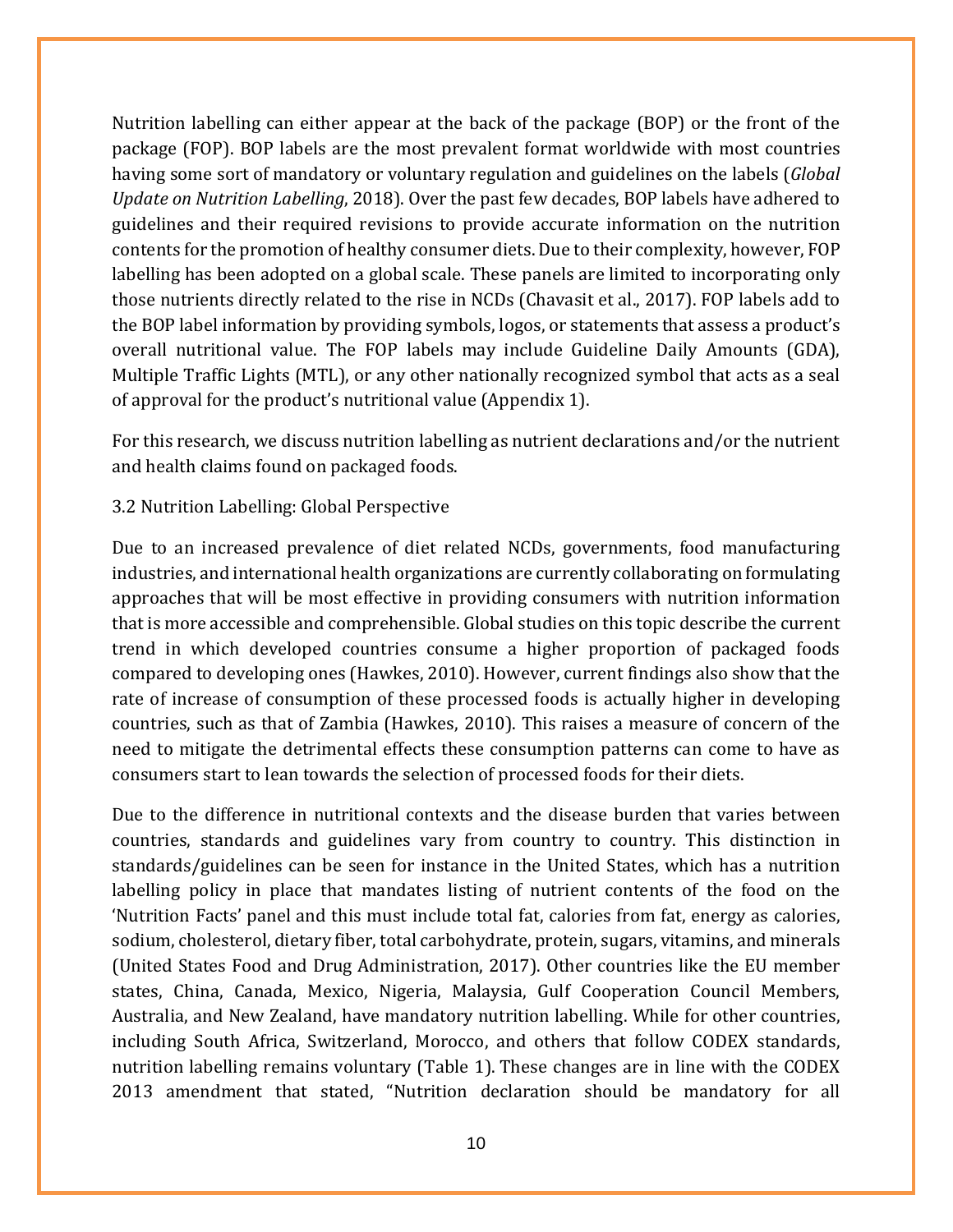prepackaged foods for which nutrition or health claims, as defined by the *Guidelines for Use of Nutrition and Health Claims*, are made" (Guidelines on Nutrition Labelling, 2016).

#### <span id="page-11-0"></span>3.3 Nutrition Labelling: Zambian Perspective

The Zambian government is currently grappling with a triple burden of diseases: malnutrition, micronutrient deficiency, and diet related NCDs. While more than 90% of the Zambian population consume foods from the informal markets (Consumer Unity Trust Society (CUTS), 2018), there is evidence that suggests that a nutrition transition is underway in Zambia, with people adopting a more westernized diet comprising of mainly processed and/or fried foods (Hawkes, 2010). Therefore, the standardization and enforcement of nutrition labelling to help consumers make better food choices in Zambia has been a crucial issue.

Currently, Zambia provides labelling guidelines through the Food Safety Act of 2019 where a label is defined as "a tag, brand, mark, pictorial, or other descriptive mater, written, printed, stenciled, marked, embossed, or impressed on, attached to, or included in, belong to or accompanying any food" (*Zambia Food and Drugs Act (CAP. 303)*, 2019). The act was placed after repealing the Food and Drugs Act of 1972 and sections 79 and 83 of the Public Health Act (*Zambia Food and Drugs Act (CAP. 303)*, 2019). It currently allows the Ministry of Health of Zambia to provide guidance in food labelling. The act also prohibits labelling food products in a manner that is false, misleading, or deceptive as regards to its character, nature, substance, quality, composition, merit, or safety. The current guidelines stated in the act do not define which nutrients should be listed in the labelling and do not mandate nutrition labelling even when a nutrition/health claim is made (*Zambia Food and Drugs Act (CAP. 303)*, 2019). Thus, the act itself has not done much to establish a greater presence of nutrition labelling practices in Zambia, but it has served as an attempt to enact a strategic plan to combat the presence of non-communicable diseases.

#### <span id="page-11-1"></span>3.4 Impact of Nutrition Labelling: Local and International Perspectives

Despite the growth in demand for nutrition information, very little research has been done in developing countries to determine the extent to which consumers use and are impacted by nutrition information through labelling. Most of the studies on nutrition labelling are conducted in the Americas and Europe. To the best of our knowledge, there is no such study that has focused specifically on nutrition labelling in Zambia reported to date, and therefore, a majority of our information for this paper will stem from countries that have similar demographic characteristics to Zambia.

Many studies have suggested that the use of food labelling is associated with healthier eating habits. For example, a global systematic review done by Cechini and Warin, 2016, found that nutrition labelling is an effective approach for empowering consumers in choosing healthier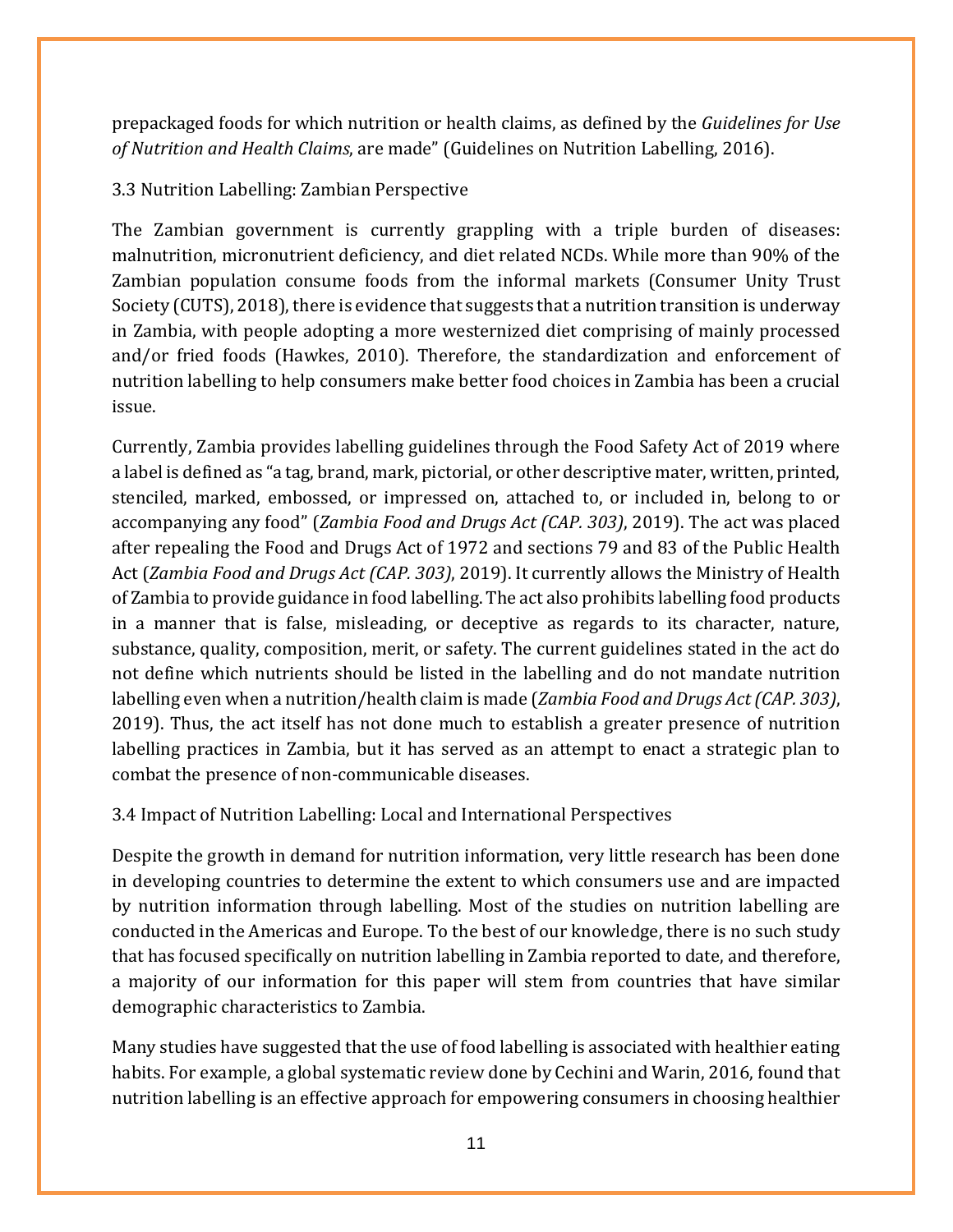products by increasing the amount of people selecting a healthier food product by 17.95% (CI: 11.24 – 24.66%) (Cecchini & Warin, 2016). Conversely, the review does not find a significant effect of nutrition labelling on caloric choice or consumption hypothesizing that caloric content is only one of the multiple dimensions affecting the healthiness of products and removing unhealthy nutrients does necessarily mean a reduction in caloric intake. The majority of the studies within the systematic review were carried out in the Americas and European countries further showing the lack of suitable information on nutrition labelling from the global south.

A survey that was done to examine the relevance of label reading and consumer product choices in the Ho municipality of Ghana showed a strong link between the use of label information and their purchasing behavior (Azila-Gbettor et al., 2013). Among the 1,800 respondents that were surveyed, 66.05% agreed (or strongly agreed) that label reading influences the choice of brand, 78.05% agreed (or strongly agreed) that label reading influences their repurchasing decision, and 85.79% agreed (or strongly agreed) that label reading increases the desire/need to purchase a certain product.

Additionally, a qualitative study done in South Africa examined the reasons for reading nutrition labels and how they influenced consumers purchasing choices. The findings of the study suggested that nutrition label information may encourage participants to make purchasing decision but may also have a lesser influence where consumers are untroubled by the label information or are habitual purchasers (Kempen et al., 2011). It should be noted that the consumers chosen for the study were from the North-West University in Potchefstroom, South Africa, therefore, the participants had at least a secondary education and with a higher understanding of nutrition information.

#### <span id="page-12-0"></span>**4. Findings and Discussion**

The findings from the semi-structured interviews and literature review were categorized into themes of challenges, constraints, and opportunities to allow for easier interpretation. These themes allowed for further categorization of our findings according to our research objectives.

#### <span id="page-12-1"></span>4.1 Nutrition Labelling Guidelines in Zambia

Currently, the Zambian Food Safety Act of 2019 is used as a nutrition labelling guideline for products. These regulations were placed after repealing the Food and Drugs Act of 1972 and sections 79 and 83 of the Public Health Act (*Zambia Food and Drugs Act (CAP. 303)*, 2019). This act serves as a protection tool against health hazards associated with the manufacture and distribution of fraudulent food products. It emphasizes that any food product sold in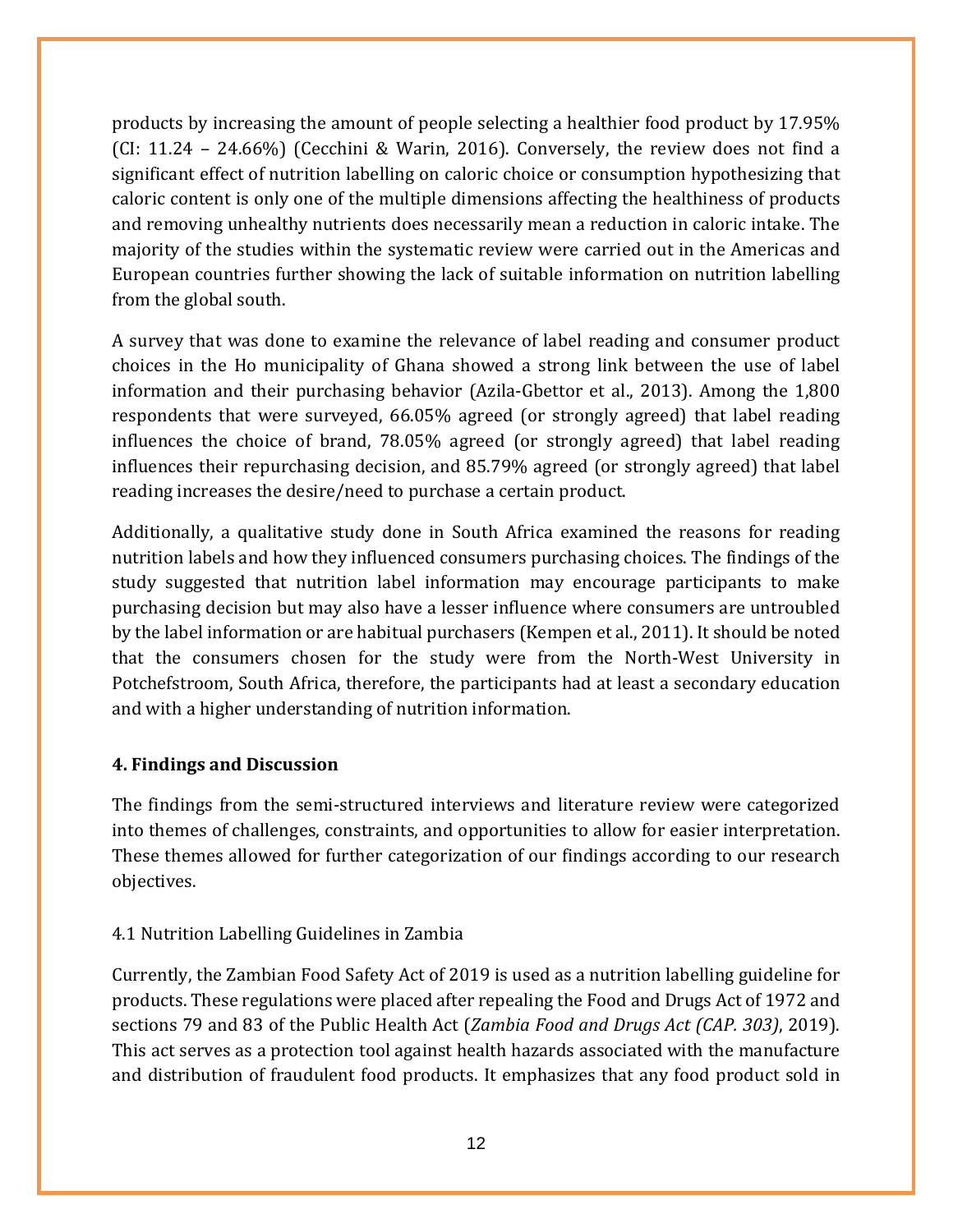Zambia has a label to clearly indicate the name, the ingredients used in the product, the date of manufacture, and expiry date.

According to the stakeholders interviewed, the current guidelines stated in the Food Safety Act (2019) are too general and have loopholes that allow manufacturers, both local and foreign, to avoid the scope of the food law. For example, while the Act points out the penalties for fraudulent and false claims on nutrition labels, it fails to provide a concrete guideline on what should be included on nutrition food panels.

### *4.1.1 National Statutory Standards Body*

The Zambia Bureau of Standards (ZABS) is a statutory body under the Ministry of Commerce, Trade, and Industry. It currently implements the Standards Act No.4 of 2017 which was placed after the repeal of CAP 416 of 1994. Under CAP 416, ZABS was responsible for the development of standards, enforcement of standards, testing certification, and metrology services (*History and Legislation of ZABS*, 2018). Under the new act, ZABS is mandated to:

- develop, publish, maintain, and withdraw Zambian national standards;
- provide inspection, testing, and certification of products;
- provide a voluntary certification mark scheme for the assurance of compliance;
- promote quality, healthy, and safety standards for commodities, products, and services;
- facilitate training in, and provide education on, standards and quality assurance;
- provide for a research and development program for new standards, improvement of existing standards, standardization of test methodology, and the articulation of future needs that might affect the standards environment and;
- participate and represent Zambia in international, regional and foreign bodies with functions similar to ZABS (The Standards Act, 2017).

According to the current mandate, ZABS does not function as a regulatory or enforcing body for standards. This has left the Zambian food market porous and the consumers vulnerable to various, unchecked packaged foods available on the market manufactured both locally and internationally.

According to interviews conducted, the main challenge for ZABS is human capital. In order to function effectively as a statutory body, ZABS needs enough auditors to develop, publish, and maintain Zambian national standards. Additionally, there was an identified need for more inspectors in ZABS to be able to discharge their duties more effectively and efficiently. While there is enough machinery for inspection and testing, there is also a need for more specialized individuals to research and develop new standards, and provide certification of food products.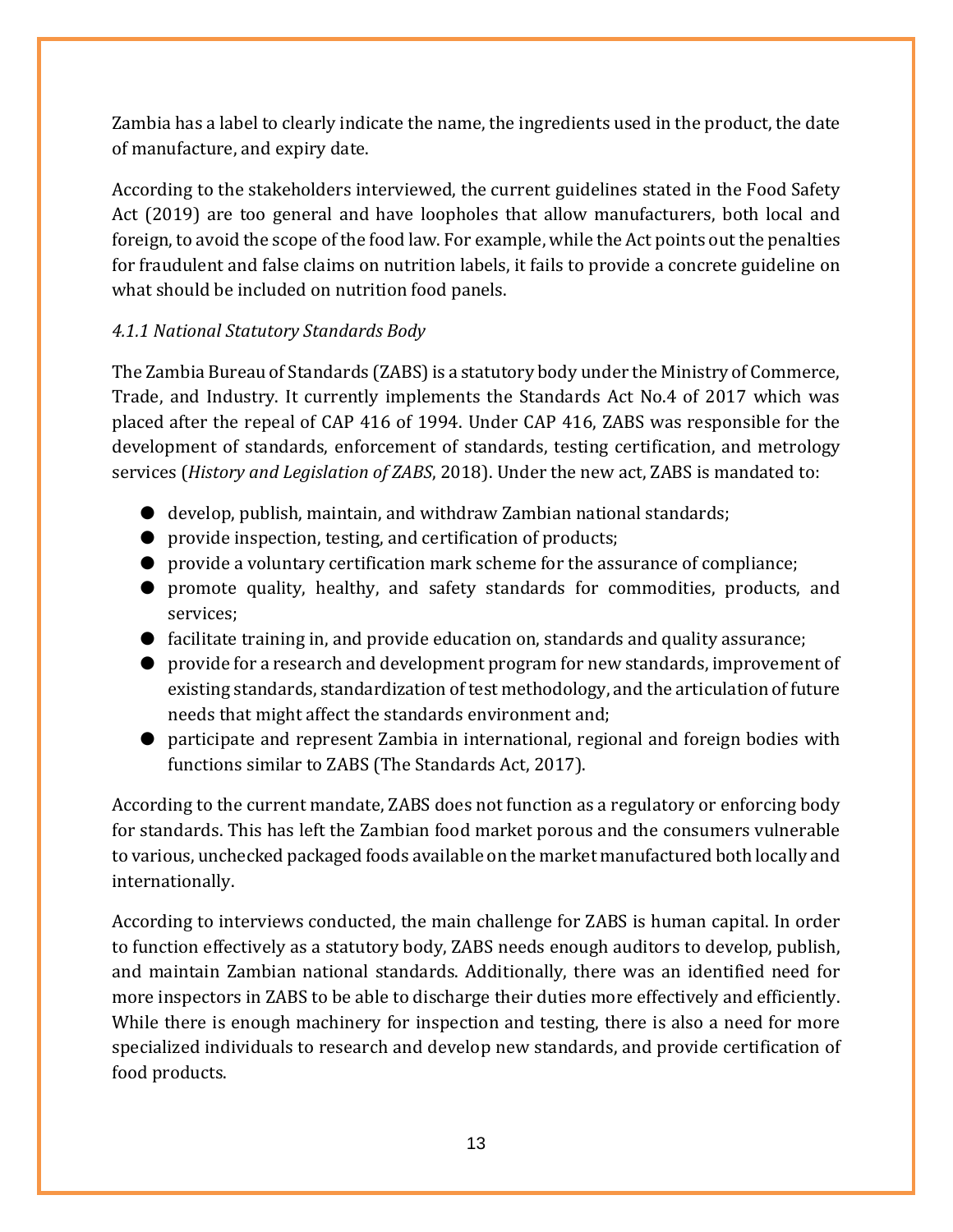At the time of this research, ZABS only had one office operating in the country's capital city, Lusaka. With the influx of both locally and internationally manufactured prepackaged food products on the market, there is a need for the expansion of the Bureau so as to ensure the compliance of current national standards.

### <span id="page-14-0"></span>*4.1.2 The Good Food Logo*

The Government of Zambia, through the National Food and Nutrition Commission (NFNC) in cooperation with the SUN Business Network (SBN), launched a joint initiative called the Good Food Logo (GFL) with the aim of helping consumers make better and more informed food choices. It was also implemented to encourage manufacturers to produce more nutritious foods. The Good Food Logo is a front-of-package label that acts as a certification mark for products that meet a predefined criterion for nutritional value (Appendix 3)("*Good Food Logo*").

After the finalization of the criteria, the vice president of Zambia, Hon. Inonge Wina launched the GFL on October 15, 2020 ("*Good Food Logo Launch in Zambia*"). This was a two-pronged approach as it was simultaneously launched with the Eat Well Campaign (EWC).

The EWC was specifically aimed at raising consumer awareness on the importance of a diverse diet for the upkeep of bodily functions, good health, and disease prevention. It was also launched to increase nutritional awareness on a baseline level, therefore, making the efforts and the introduction of the GFL more achievable. These programs were a response to the current triple burden of diseases in Zambia.

The major advantage of the GFL lies in its simple, front-of-package, easy-to-read and understandable presentation. Unfortunately, stakeholder consultations revealed that very few members of the public are aware of the program or familiar with it. This necessitates a mass nutrition campaign to educate both consumers and manufacturers on the meaning and benefits of purchasing foods certified with the GFL or to obtain certification for it.

At the time of this research, approximately 10 months after the launch of the GFL, about 34 manufacturers had received certification. The certification process remains voluntary for manufacturers.

### <span id="page-14-1"></span>4.2 Consumer Use and Understanding of Nutrition Labels

Several stakeholder interviews revealed that there is a growing demand for information on healthy eating. However, this has not translated into consumers' understanding and use of nutrition labels. The extent to which consumers utilize nutrition label information has yet to be thoroughly studied within the Zambian context. Therefore, studies reviewed in this paper were conducted in countries with similar demographics to Zambia. Similarly, it was noted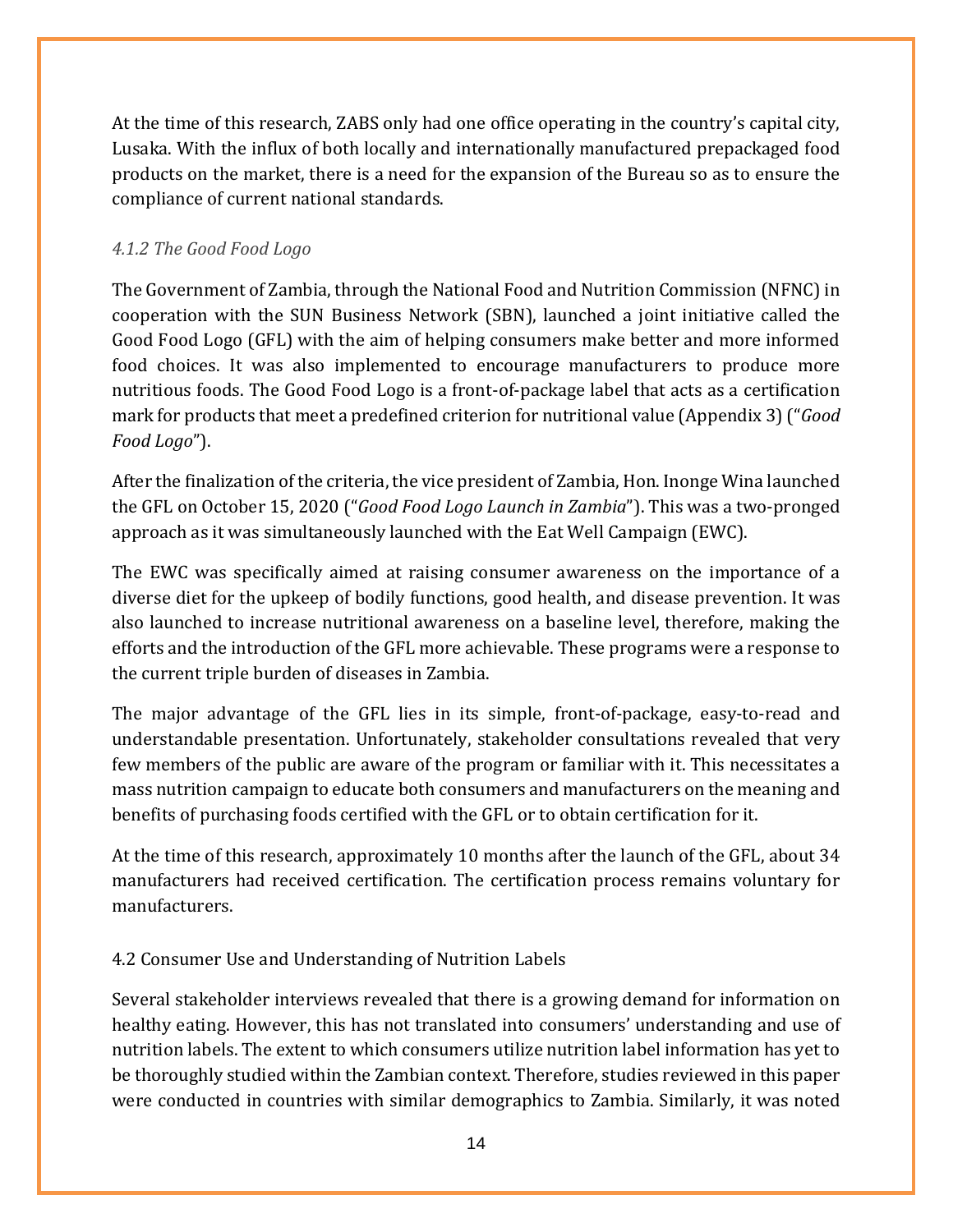that reading nutrition labels on food packages does not necessarily translate into their use nor the selection of products.

The degree of nutrition knowledge, or lack thereof, of any given consumer is equally important in order to make use of nutrition labels. Available empirical evidence indicates that a wide range of factors determine consumer use of nutrition labels and information including, socioeconomic status, locale (urban vs. rural), gender, age, education, and nutrition education/knowledge.

#### <span id="page-15-0"></span>*4.2.1 Socioeconomic Status (SES)*

Themba and Tanjo (2013) evaluated the consumer usage of nutrition information in Botswana. They found that the importance attached to price largely influences the attention allocated towards the nutrition information of a packaged product and any given health claim (Themba & Tanjo, 2013). Therefore, those who perceive nutrient content as more important than the product price are more likely to take advantage of the provision of nutritional information provided by the label. It was also found that those who were of lower socioeconomic status (SES), unemployed, and of low educational attainment made poor use of nutrition information on food products.

Mulenga (2015) conducted a mall-intercept survey in Livingstone, Zambia. The study found that consumer understanding of the content displayed on Nutrition Food Panels (synonymous with nutrition labels) produced a statistically significant relationship to the variance in incomes among the Zambian population (Mulenga, 2015).

According to an interview with a nutritionist in the private sector, children under five years of age in lower-income households in Zambia are more likely to be affected by severe acute malnutrition. This is due to a number of factors including false nutritional claims coupled with aggressive advertising of sugary beverages and snack products by large manufacturing companies in the country. These giant food manufacturing industries take advantage of densely populated, marginalized areas and sell their nutritionally void products at a cheap price. For example, it was mentioned that there are products sold as milkshakes with the claim that they contain real milk by well-known food brands when in fact they only contain milk substitutes. It was also noted that parents of lower SES and with minimal nutrition knowledge are more likely to not give any attention to nutrition labels believing that these beverages are adequate substitutes for their children. These products pose a substantial threat to the nutrition of children under five in Zambia, especially breastfed babies as they are weaned off breast milk for these substitutes.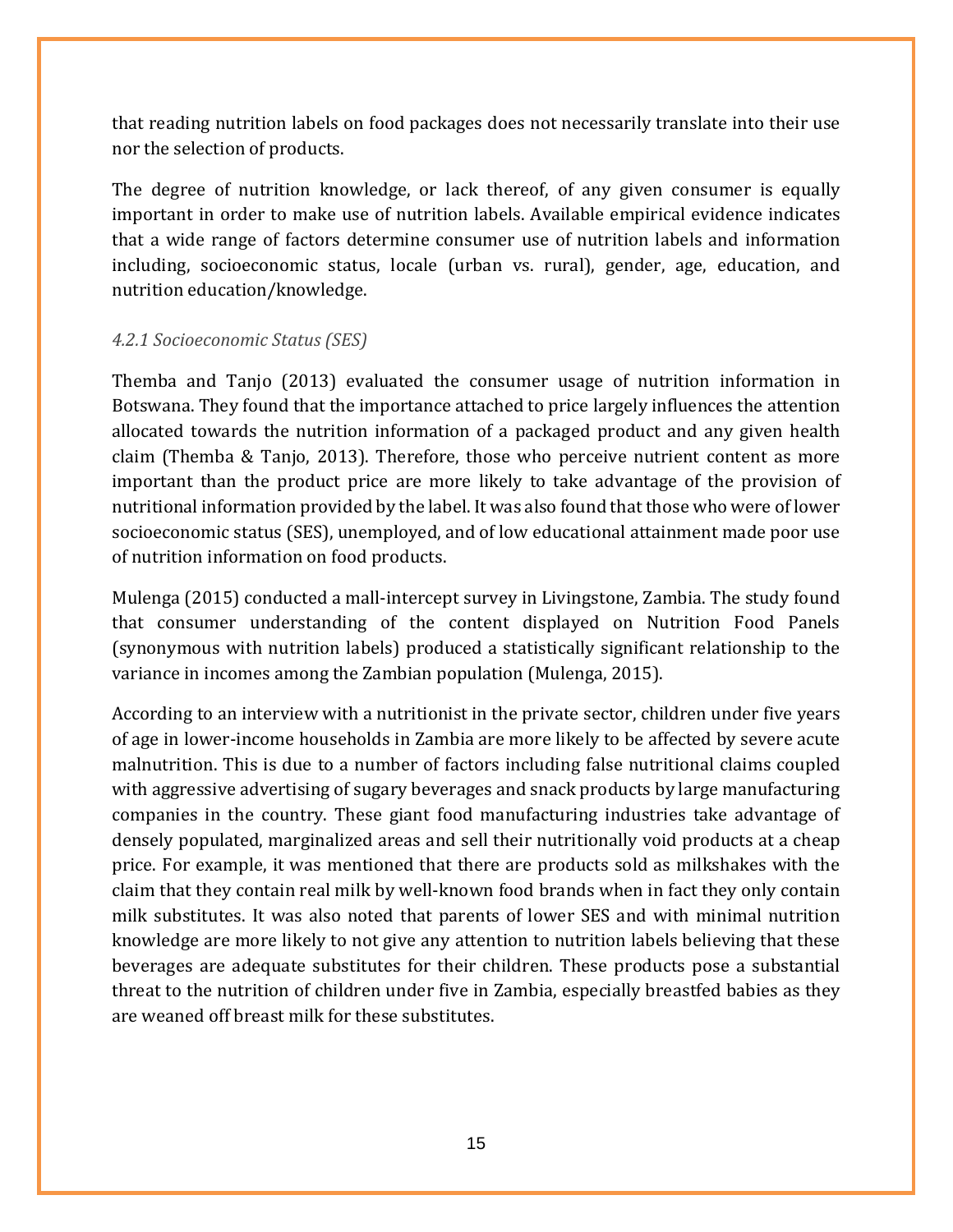#### <span id="page-16-0"></span>*4.2.2 Urban v. Rural*

The practice of reading food labels varies significantly in rural versus urban parts of a country. Chopera et al. conducted a study in Zimbabwe that found that 86.1% of urban shoppers read the labels on food products compared to 66.7% of their rural counterparts (Chopera et al., 2014). Urban respondents focused on the fat content on the food labels, while their rural counterparts looked specifically at the vitamins and minerals on the labels.

Kasapila and Shawa conducted a study in Malawi that found a low use (29.1%) and understanding (26.2%) of nutrition labels (Kasapila & Shaarani, 2011). They found that while rural and urban consumers had equal nutrition knowledge on dietary recommendations in Malawi, rural consumers were less likely to connect the NL knowledge to emerging diet-related NCDs compared to urban consumers. While these findings reflect the effectiveness of nutrition intervention programs, they imply that the nutritional information given has little focus on emerging NCDs and a more emphasis on under-nutrition (Kasapila & Shaarani, 2011).

According to NFNC representatives there is an additional concern in the rising prevalence of overnutrition in urban and periurban areas of Zambia including the Copperbelt, Lusaka, and Southern provinces. This has come to pose a secondary challenge to the promotion of consumer use of nutrition labelling.

#### <span id="page-16-1"></span>*4.2.3 Gender*

Mulenga (2015) also evaluated gender in regards to the awareness and use of 'Nutrition Facts Panels' (NFP). These panels declared the ingredients and food contents contained in prepackaged foods. The study found that there is a higher rate of awareness of NFP among females than males, where 44.4% of males v. 55.6% of females claimed to have a 'good' understanding of nutritional information provided on products (Mulenga, 2015). Further, 41.5% of males compared to 58.5% of females claimed to possess a 'very good' understanding upon exposure to the information.

Themba and Tanjo found similar results in their study conducted among Botswana households in which female members with a completed degree of tertiary education displayed a greater use and attention to nutrition information provided on food products at their local markets (Mulenga, 2015). Despite this difference across genders, it all comes down to who it is that makes the dietary decisions in a given household. The decision maker sets the tone for the overall food consumption behaviors when selecting products at the market. Thus, depending on a woman's financial empowerment and decision making status in a household, she has the freedom to choose labelled food products to contribute to a diversified diet.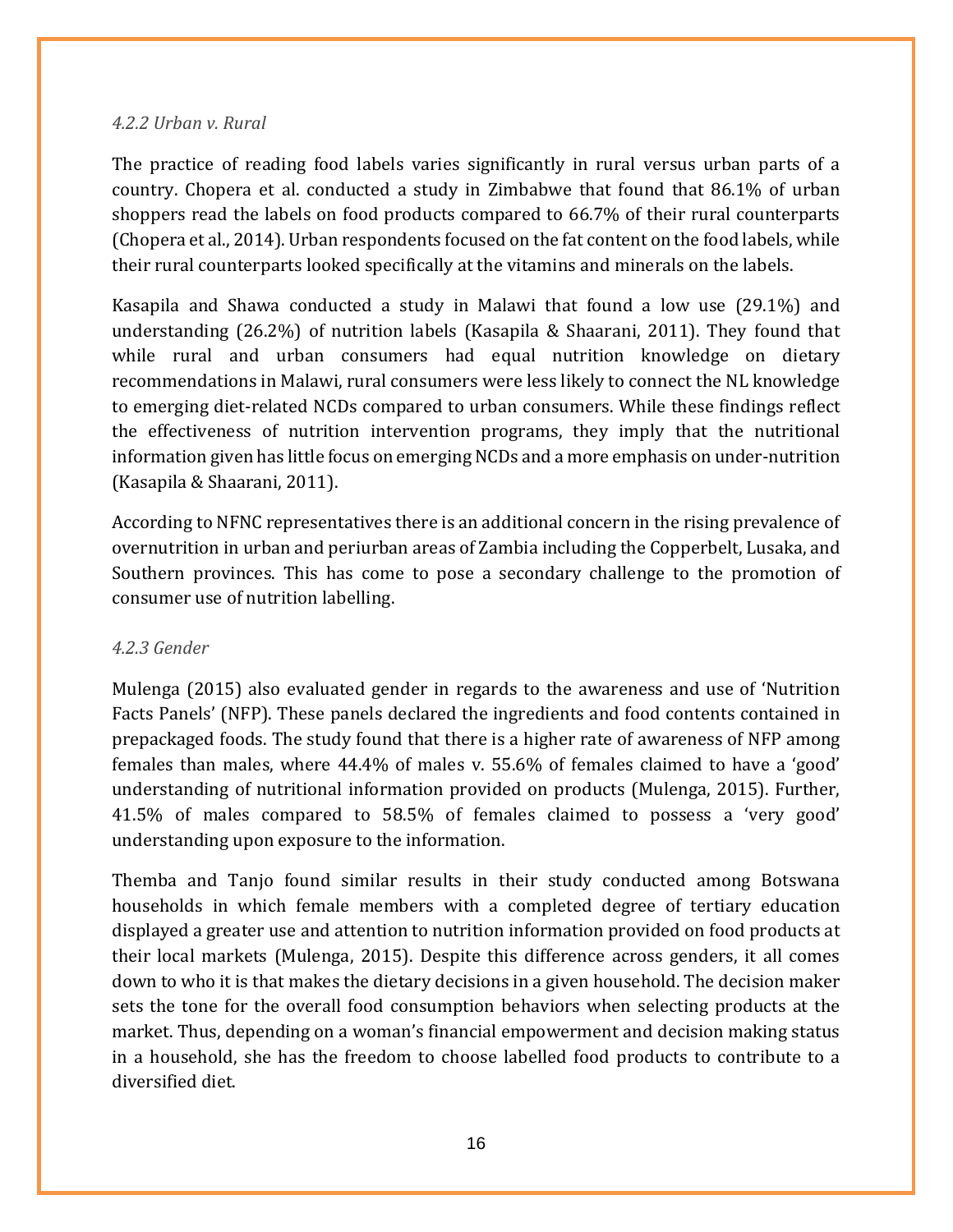#### <span id="page-17-0"></span>*4.2.4 Age*

Mulenga (2015) also found that those who made the most use of NFPs were found to be primarily middle aged individuals (31 - 45 years of age) and 41.8% of the respondents within this age range said they were aware of nutrition information on NFPs (Mulenga, 2015). Consumers in the younger age range (below 18 yrs), and those who were older (above 50 yrs), demonstrated lower awareness and utilization of the information on NFPs to inform their selection of food products.

#### <span id="page-17-1"></span>*4.2.5 Education*

Despite controlling for external factors that impede consumers from recognizing nutrition labels on food products, such as the demographic factors outlined above, low-literacy levels account for a large obstacle consumers may have in the initial understanding of the labels. In other words, without adequate skills to read and internalize the information provided, nutrition labels can be rendered utterly futile.

Mulenga (2015) found that individuals with a higher degree of education hold a better chance of the proper utilization and application of the information obtained from reading a nutrition panel on a packaged food product(Mulenga, 2015). Furthermore, participants with lower education levels were more likely to have a minimal understanding of nutrition information provided on products. The number of Zambian respondents who participated in the survey and reported an 'excellent' level of understanding had at least received secondary education.

#### <span id="page-17-2"></span>*4.2.6 Nutrition Education/Knowledge*

According to Cannosamy et al., there is a significant relationship between nutrition knowledge and nutrition label use. Respondents with 'excellent' nutrition knowledge had a higher frequency of nutritional label usage compared to those with 'fair' or 'very poor' knowledge (Cannoosamy et al., 2014). Nutrition knowledge facilitates nutrition label reading and utilization by increasing its perceived benefits and increasing the efficiency of label use.

Several stakeholders highlighted the influence of consumer's nutritional knowledge in making informed decisions. The success of any nutrition labelling campaign depends on the nutrition knowledge and awareness of the population. It is therefore crucial to establish consumers' nutritional knowledge to improve the utilization and impact of nutrition labels to make healthy dietary choices.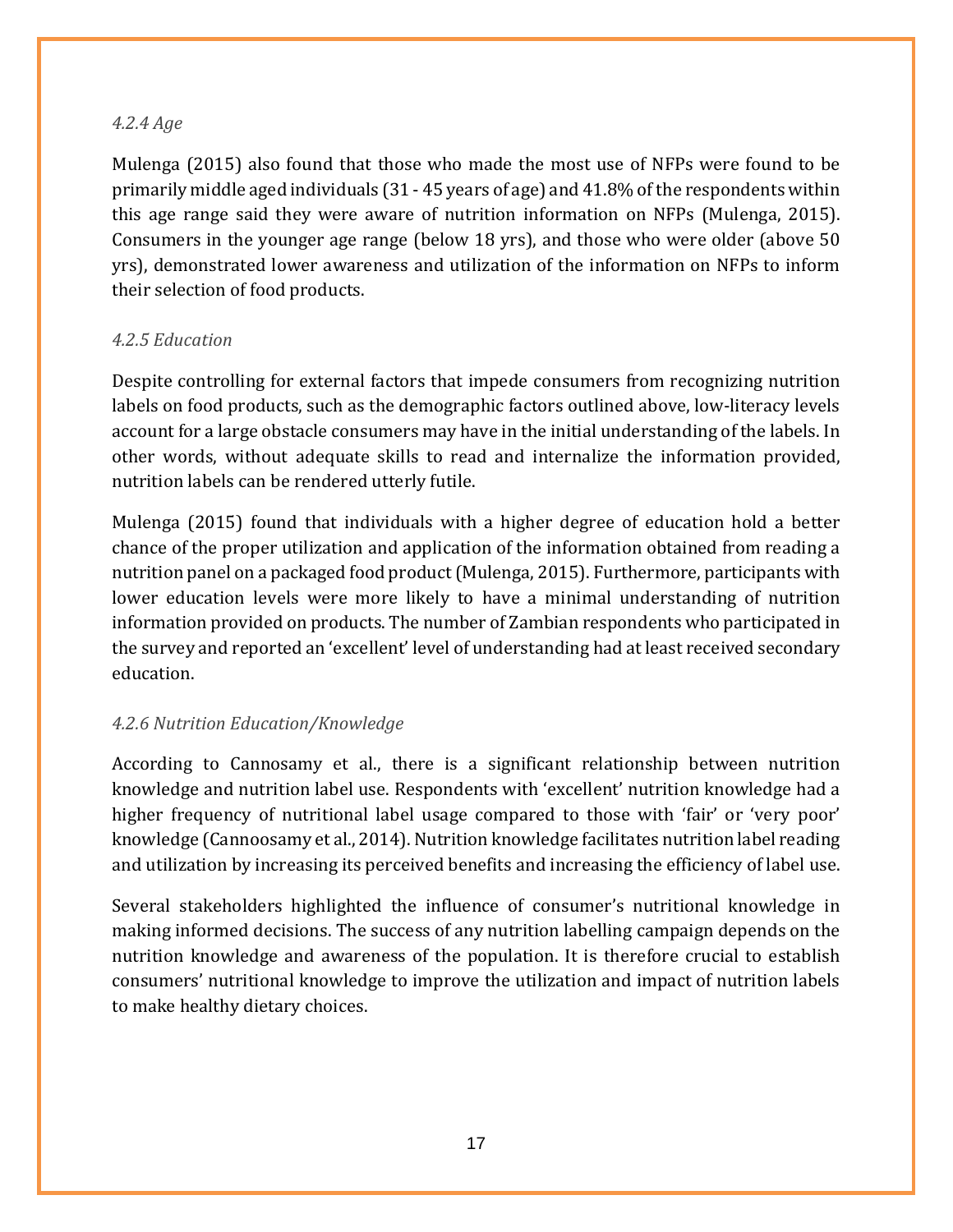#### <span id="page-18-0"></span>4.3 Obstacles to the Compliance of Nutrition Labelling Guidelines

#### <span id="page-18-1"></span>*4.3.1 Constraints at the Institutional level*

Several constraints discussed in interviews can be considered to facilitate labelling implementation, standardization, and enforcement.

For there to be an effective enforced nutrition policy that ensures compliance with nutrition labelling requirements, there must be an administrative structure within the national authority with clearly defined responsibility on food control and regulation (*Handbook on Food Labelling to Protect Consumers*, 2016). According to interviews conducted, this is still a challenge for Zambia. While ZABS is recognized as a statutory body for the provision and maintenance of the national standards, the current Standards Act of 2017 does not recognize ZABS as a regulatory body.

Compliance and enforcement of food labelling is currently constrained by the lack of clearly communicated rules on mandatory requirements and any voluntary schemes or approaches that cover all foods irrespective of origin. Globally, some countries, including Zambia, have adopted voluntary nutrition labelling guidelines which contrasts those countries that have mandatory guidelines. According to the European Food Information Council (EUFIC), there is an ongoing debate over which nutrition labelling scheme is the most effective (*Global Update on Nutrition Labelling*, 2018). While empirical evidence has emerged on consumer preferences, their rationale, and how certain schemes impact purchasing behavior, there remains no consensus among stakeholders on the way forward. Therefore, global inconsistencies in labelling practices and guidelines must be solved to standardize and enforce labelling.

A stakeholder interview highlighted the inconsistency present in defining nutrition labelling in global societies. Some countries view it as a policy initiative to prevent and control the rise of NCDs, other countries view nutrition labelling as a tool for the prevention of consumer deceit when purchasing food products at supermarkets. This difference in perception of its purpose can have an unexpected effect on the way in which policies are implemented.

In an interview, it was noted that a lot of the SMEs run into a lot of bureaucracies within the country while trying to formalize the introduction of their food products into the markets, therefore delaying the process of obtaining GFL certification. The lengthy process becomes unprofitable to the manufacturers who often avoid the process entirely at the expense of consumer health.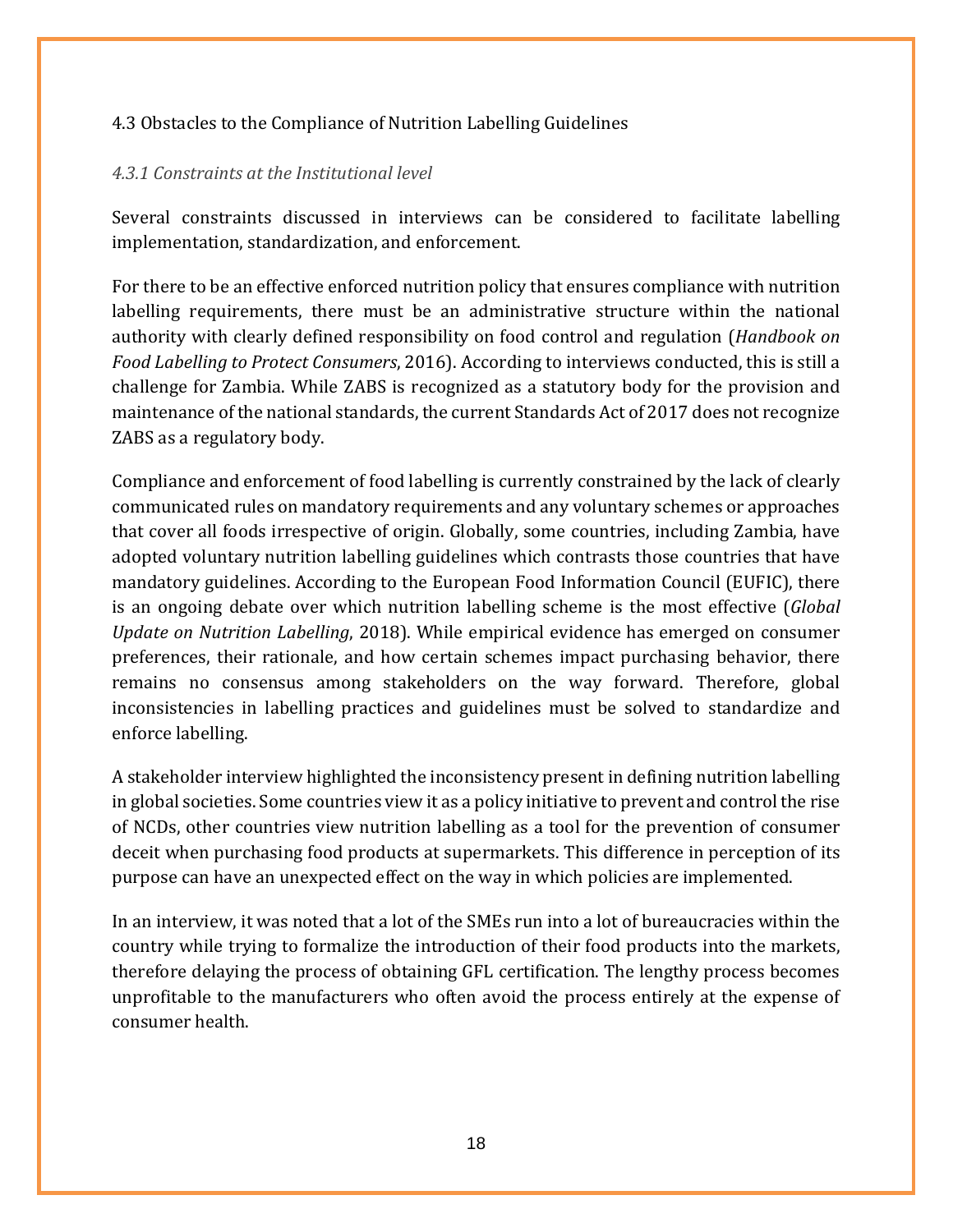#### <span id="page-19-0"></span>*4.3.2 Constraints at the Consumer level*

It was noted in all of the interviews that a major constraint that nutrition labelling guidelines and standards currently face is the lack of consumer awareness, importance of NL, and its interpretation.

While nutrition labelling can impact purchasing choices for some consumers, it has been seen to not be effective for habitual consumers who have developed consumption patterns (Kempen et al., 2011).

Low-literacy levels are a mass-scale constraint that limit the initial understanding of nutrition labels on products, and thus leave minimal opportunity for consumers to actually put that knowledge into practice. The demographic factors mentioned in the previous section are also constraints of their own which influence consumer utilization and understanding of nutrition labels on a variety of scales.

#### <span id="page-19-1"></span>*4.3.3 Constraints at the Health Professional Level*

As mentioned during stakeholder consultations, considerable attention must be directed towards increasing nutrition education for health professionals to acquire a solid nutrition foundation. The qualification level of nutritionists to accurately read and subsequently understand nutrition labels is limited in Zambia.

Efforts to increase education should be extended to not only consumers, but nutrition professionals themselves. The standardization of nutrition practices and training of nutritionists presently fail to include nutrition labelling. A stakeholder mentioned that there are low literacy levels among nutrition professionals in Zambia on current policies and guidelines to address malnutrition and rising prevalence of NCDs in the country. It was also pointed out that there is only a limited number of health professionals who have the capacity, knowledge, and appropriate skills to promote nutrition labelling, and NCD interventions for rural communities in Zambia.

There is also a limited number of clinical nutritionists in Zambia to provide consumers with valuable information on the selection of food products and healthy diets. Existing literature has highlighted the need for more clinical internship opportunities and an increased accessibility to professional development in the nutrition field, which can consequently provide consumers with accurate nutrition information to adopt healthier consumption behaviors (Rice & Lambert, 2019).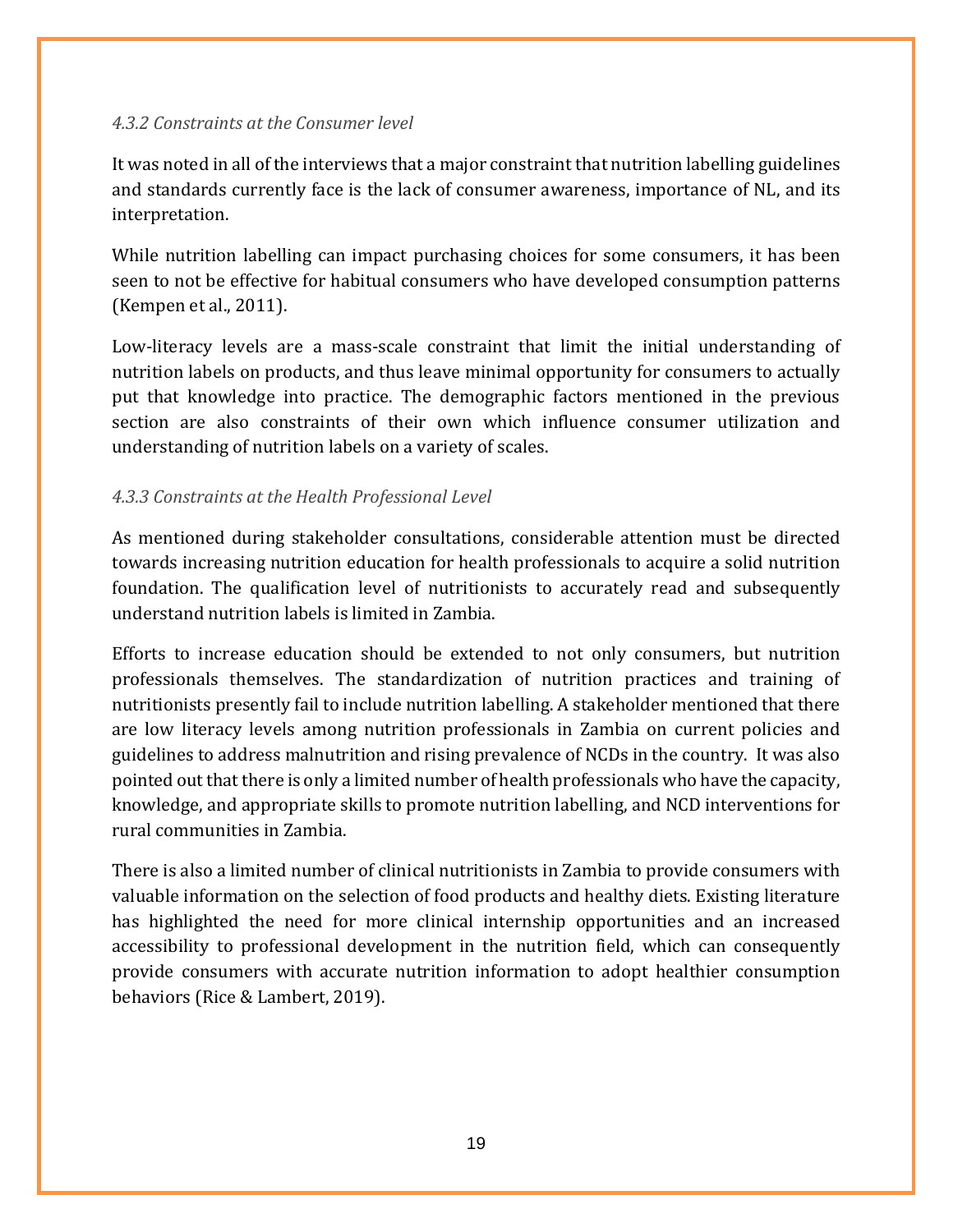#### <span id="page-20-0"></span>4.4 Influence of Media and Marketing on Consumer Food Choices

Multiple stakeholder interviews on the development of the GFL and the EWC revealed the importance of using media and marketing to raise awareness on nutrition among consumers.

Aggressive marketing from the private sectors usually promoting unhealthy, highly processed packaged foods has brought attention to the possible effective utilization of media outlets for the betterment of society. For instance, as mentioned in a stakeholder interview, the GFL and the EWC campaigns adopted the use of billboards to promote social and behavioural changes. Additionally, efforts to reach the public through the radio, television, local celebrities, Facebook, and other social media platforms have a positive influence on consumer purchasing behaviors.

A stakeholder reported the increased involvement of the Zambian youth on social media, especially that of Facebook (approximately 2 million users), implying increased access to positive nutritional information. However, the youth are not the main decision makers in the selecting and purchasing of food products for the household. Thus, at this initial phase, these platforms can be deemed ineffective and capable of having only a slight impact.

At present, there is a surplus of technological transformations that hint towards the future use of media platforms to publicize the use of nutritional labels on packaged foods.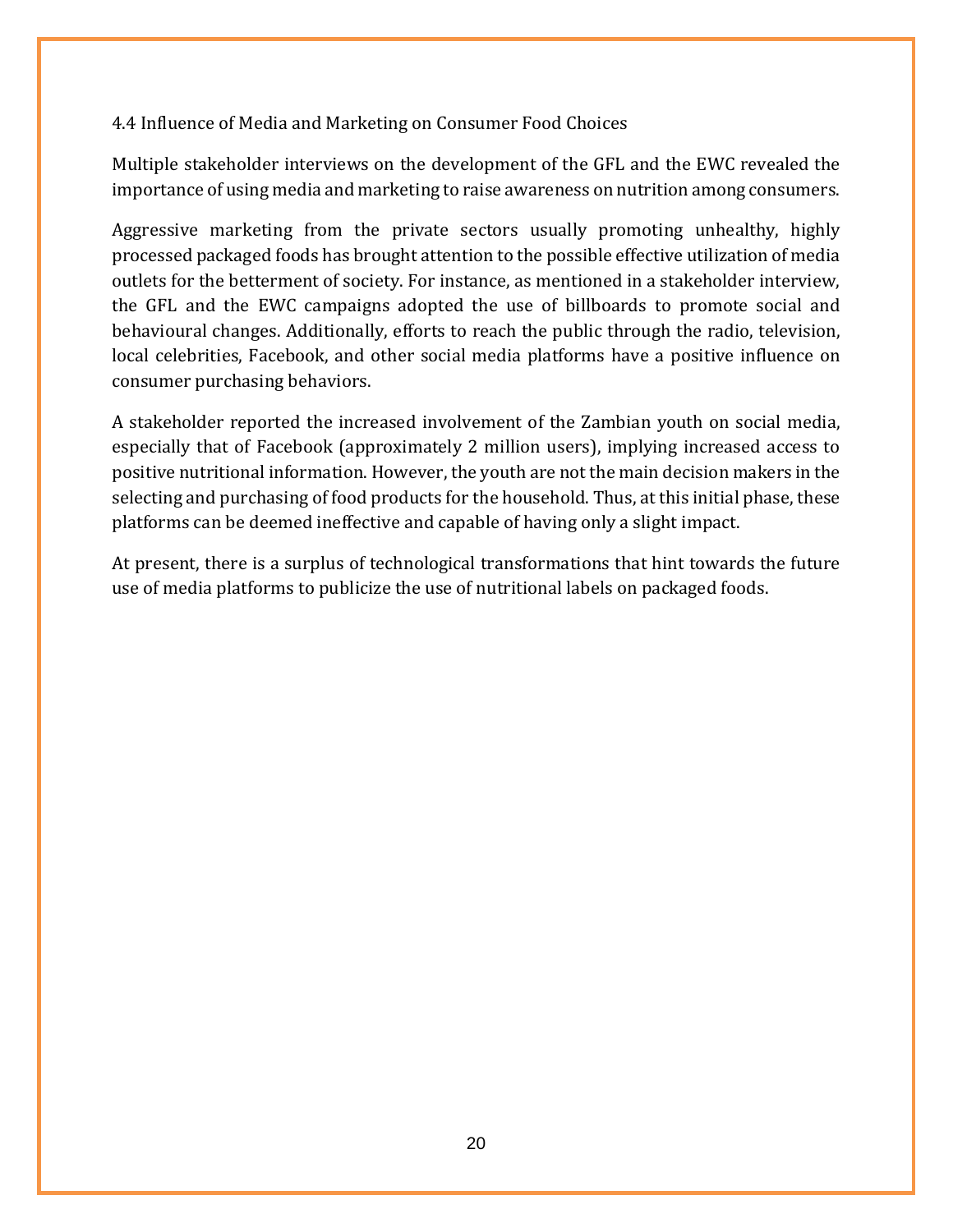#### <span id="page-21-0"></span>**5. Conclusions and Recommendations**

#### <span id="page-21-1"></span>5.1 Implications of the Research and Recommendations

#### <span id="page-21-2"></span>*5.1.1 Nutrition Labelling Guidelines*

There is a need for stricter standards and enforcement of nutrition labelling to prevent false advertisement and the manufacturing of fraudulent products. Empirical evidence from countries with mandatory nutrition labelling such as EU member states and the U.S., has shown that nutrition labelling has brought about a decrease in deceitful marketing and an alteration of consumption patterns (Cecchini & Warin, 2016). Therefore, the Zambian government should consider developing standardized nutrition labelling guidelines that can be implemented into policies and laws that can ensure stricter enforcement.

While ZABS is currently recognized as a statutory body for the provision of standards and guidelines for food labelling, its current mandate does not make it a regulatory body. Therefore, an administrative body must be delegated within the national system that enforces and maintains the standards that ZABS currently sets.

It was also noted that while ZABS creates nutrition labelling criteria, there is a lack of current and specific nutrition labelling guidelines. The current Food Act of 2019 and the Standards Act of 2017 do not specify guidelines for nutrition labelling but rather criteria. This calls for a defined enforced nutrition labelling policy regime and guidelines.

With ZABS facing inadequate human resources, it was recommended that ZABS subcontracts private companies for testing and inspection services to provide certification, and therefore expedite the certification process.

#### <span id="page-21-3"></span>*5.1.2 Nutrition Education*

#### i) Public Awareness:

There is a need to improve nutrition education through initiatives or campaigns that emphasize the importance of nutrition labelling as a promotion tool for healthy eating. Public sensitization should be an integral part of any intervention (Ministry of Health - Zambia, 2017). Stakeholders suggested that the government can utilize existing frameworks to promote education/awareness on nutrition labelling including the National Health Week, National Religious Leaders Indaba on Health Declarations, and more.

ii) Health and Nutrition Professionals: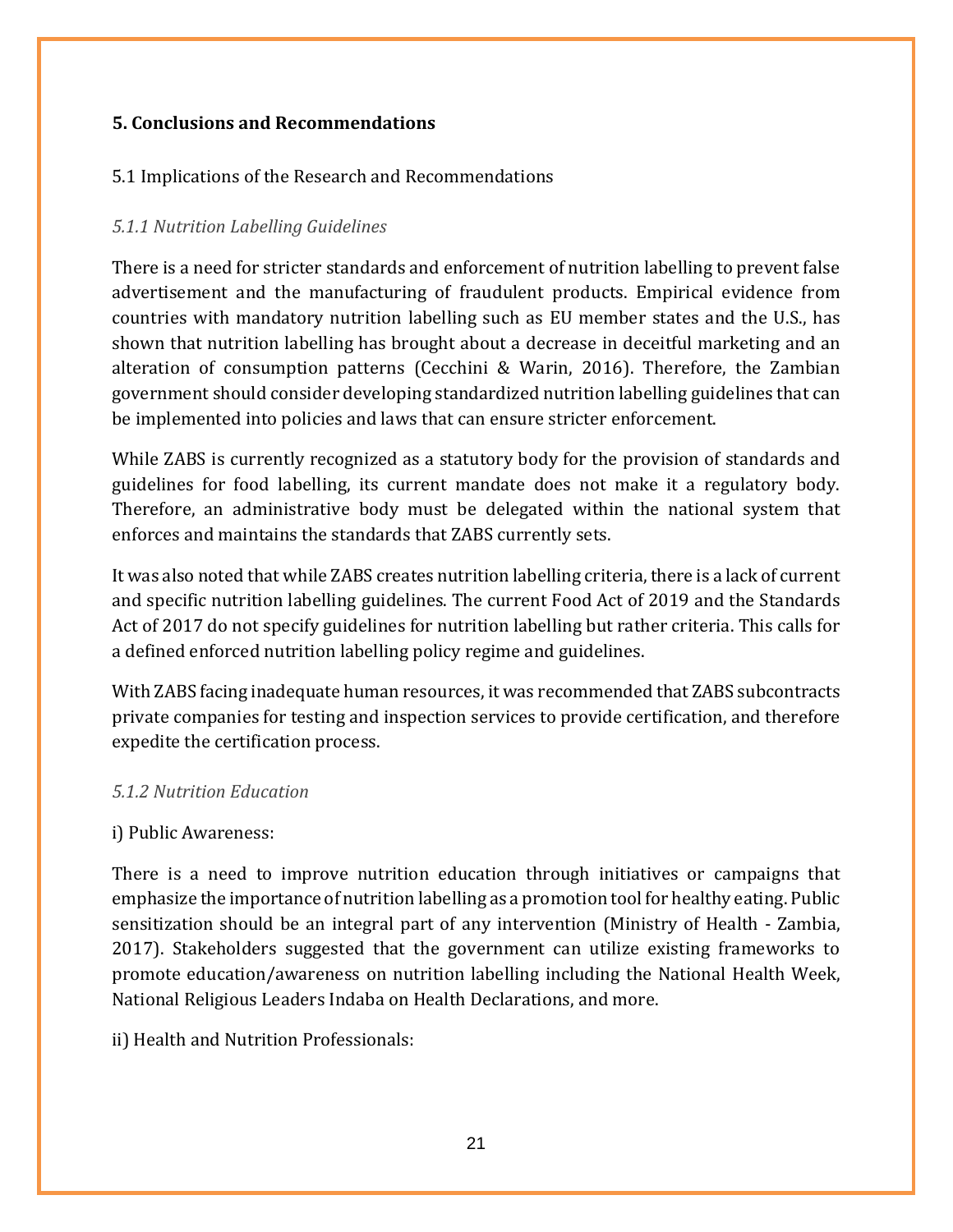Health professionals can serve as a first base for providing correct information regarding healthy lifestyle behaviors that may prevent the development of diet-related NCDs. Therefore, the following should be considered for health and nutrition professionals:

- It was noted that there is still a low understanding of nutrition labels among nutrition professionals. Therefore, these professionals should be educated on the importance and interpretation of nutrition labelling. This could be achieved by holding professional development workshops held by experts in the field.
- Health and nutrition professionals must acquire a fundamental level of awareness of the several socio-demographic factors affecting consumer behavior/nutrition knowledge. This will facilitate the implementation of diverse interventions directly oriented towards the specific needs of the community.
- Several interviewees pointed out the necessity of governmental and organizational promotion and facilitation of prompting the youth to enter the field of nutrition. There is a need for more specialized nutrition professionals to mitigate this lack of nutrition awareness amongst the Zambian population.

#### iii) Small to Medium Entrepreneurs (SMEs)

SMEs and other relevant stakeholders in the Zambian food industry should be educated on how to accurately perform nutrition analysis for the presentation of their products. It was brought up in an interview that currently, most have minimal to no knowledge on the preparation of their products to attain the titlement of nutritional authentication.

● Upon receiving education on conducting nutrition analysis of products, SMEs could also be provided with access to certain laboratories who abide by the standards/regulations of supermarkets in Zambia, to facilitate and ensure complete certification of their products.

#### iv) School Curriculum

Nutrition education must become an integral part of the curriculum from the formative stages of education to instill healthy consumption behaviors at a young age. It should not be promoted merely as a means to address the aftermath of inadequate diets, such as the presence of diet-related NCDs, but rather as a preventative measure to aid in consumer adoption of nutritious dietary products.

#### <span id="page-22-0"></span>*5.1.3 General Nutrition Status*

Southern African countries, such as Botswana and South Africa, are gradually adopting the sugar tax for sweetened beverages to control the consumption of products with elevated sugar content. Food product manufacturers producing products with false claims such as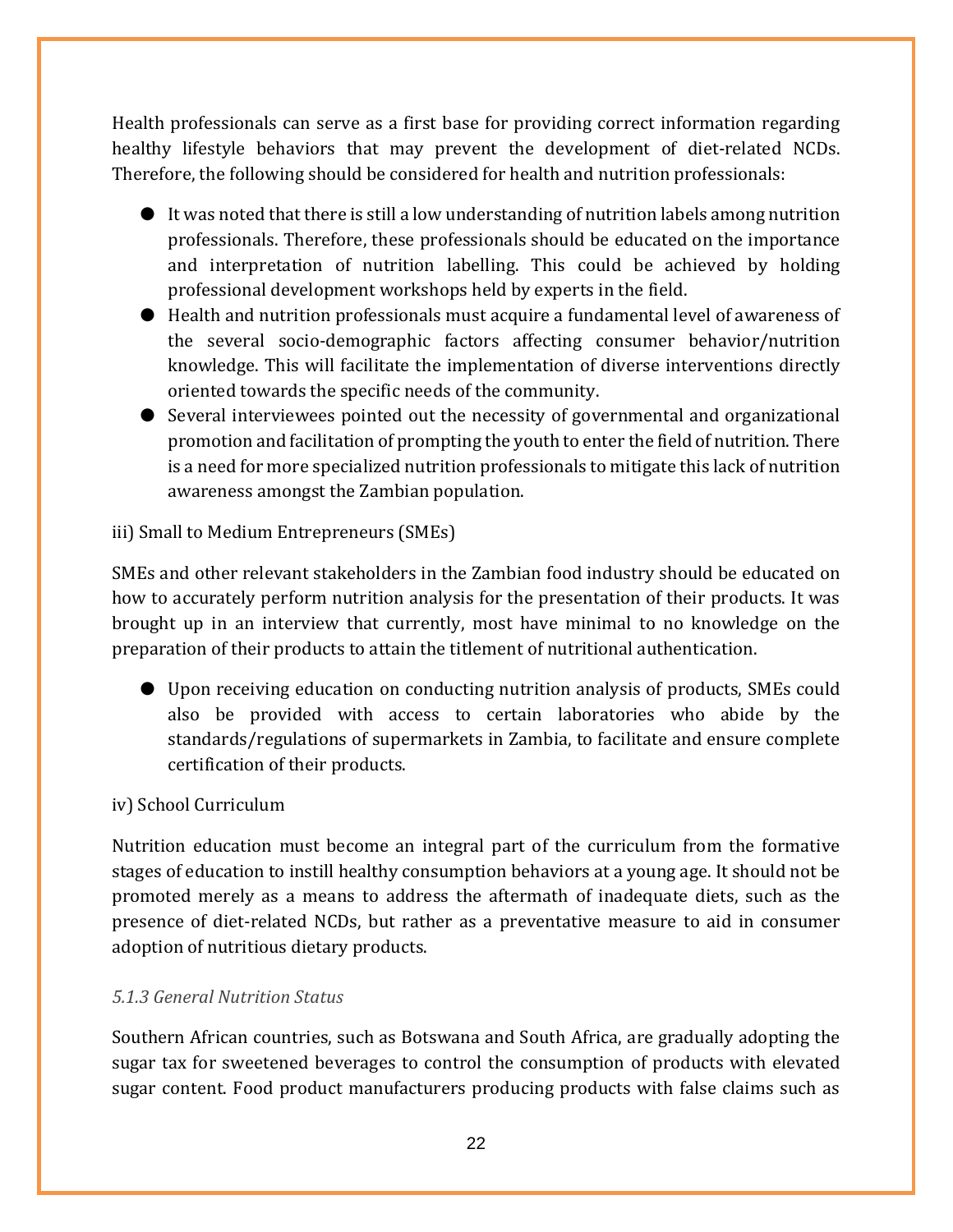synthetic high-sugar content juices, and 'milkshakes' containing only sugar and milk substitutes, must be regulated through the imposition of a sugar tax. These taxatory efforts may serve to prevent false advertisement and provision of health claims by the monopolized food industry inhabited by these giant food manufacturing companies.

#### <span id="page-23-0"></span>5.2 Limitations

A prominent limitation we faced in carrying out this study revolved around literature/studies on NL awareness in Zambia. This prompted us to look at neighboring countries with similar demographics to that of Zambia, in order to compile our results.

We were also unable to conduct household surveys on consumer awareness as this was outside the scope of the Global Health Program. Thus, we were not able to gain much insight into consumer perceptions and individual behavior patterns on nutrition labelling. However, we conducted stakeholder interviews with individuals who possessed a degree of expertise on the research topic. The use of online sources, such as case studies, literature reviews, and journal articles complemented our stakeholder findings.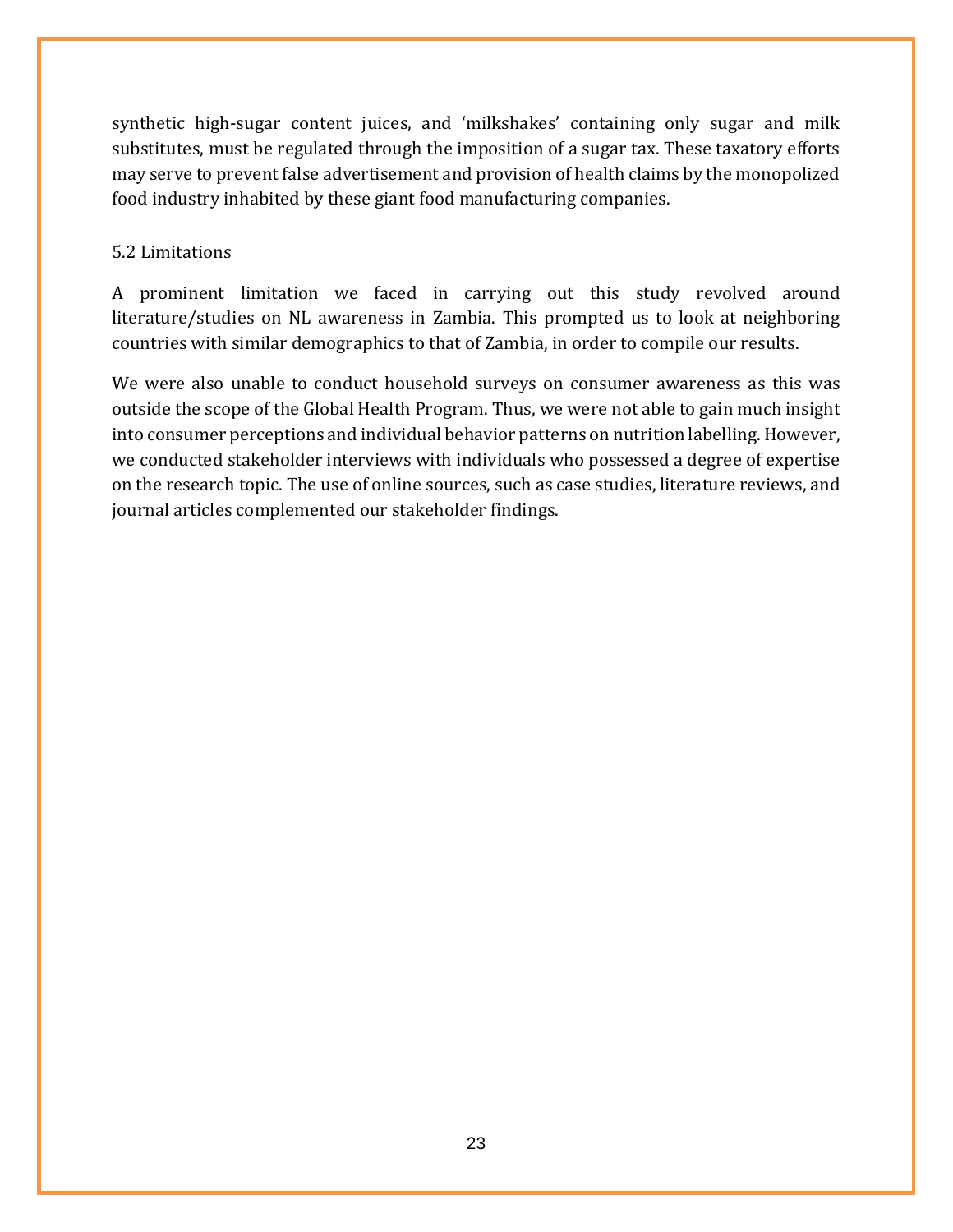#### <span id="page-24-0"></span>Acknowledgements

We would also like to thank Cornell University's Global Health Program in collaboration with the Southern African Institute for Policy and Research (SAIPAR). Specifically, we wish to thank Cornell University's Global Health director, Ms. Jeanne Moseley, and the rest of the teaching team - Ms. Mia Haller, Ms. Clara Rice, and Ms. Kieu Phan. We would also like to thank SAIPAR's Director of Research and Programmes, Dr. Marja Hinfelaar, and the Associate Director of the Legal Division, Dr. Tinenenji Banda.

Additionally, we would like to acknowledge private practice dietitian, Ms. Fathima Abdoola, with whom our collaboration with our Zambian contributors was made possible, and whose guidance was invaluable in the completion of this research endeavor.

Finally, we want to express our gratitude to the stakeholders who provided us with their time, consideration, and attention in the interview process and in their thoughtful, insightful responses.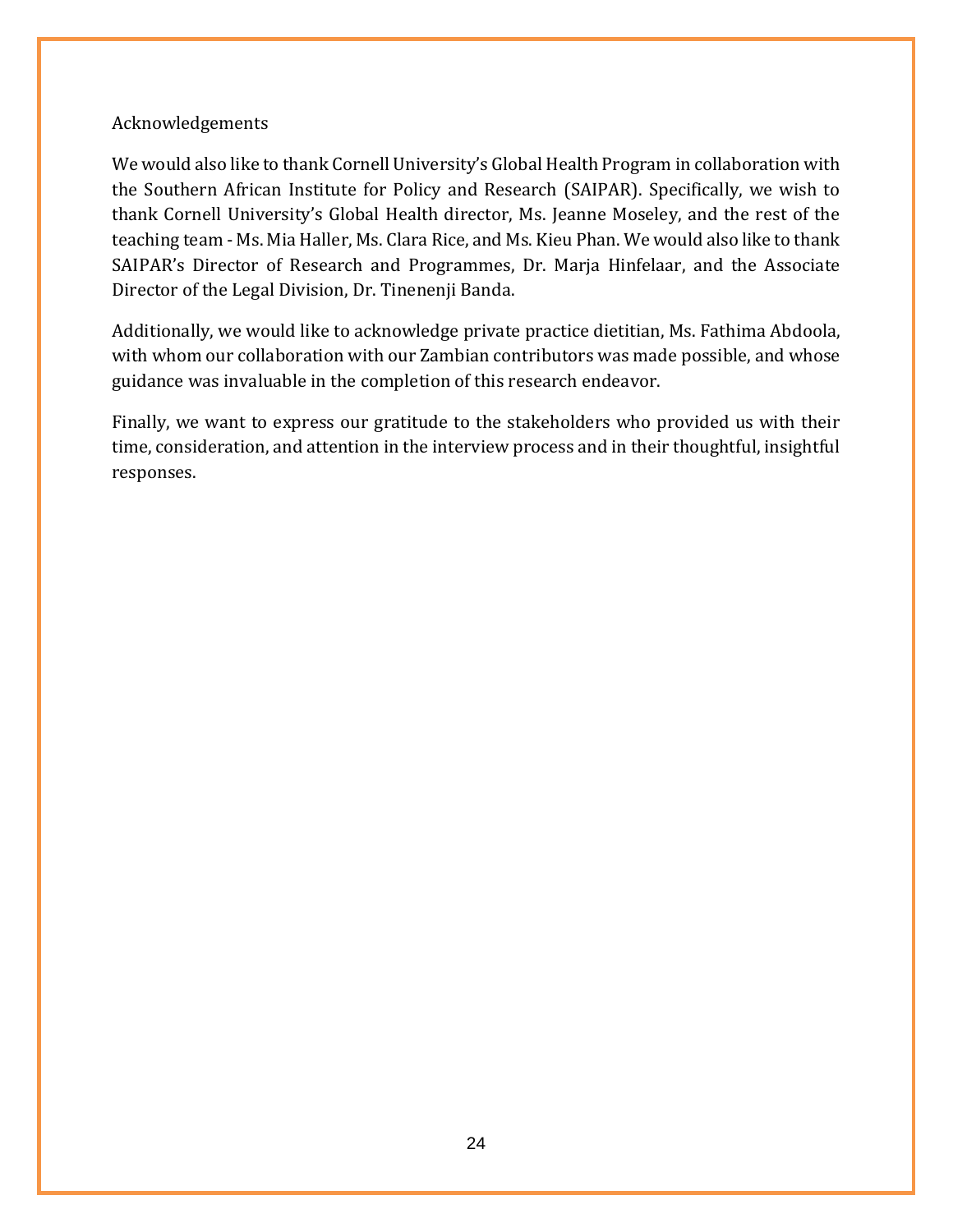#### <span id="page-25-0"></span>**References**

- 1. UN Habitat. *State of African Cities 2014: Re-Imagining Sustainable Urban Transitions*. UN Habitat, 2014, [https://unhabitat.org/state-of-african-cities-2014-re-imagining](https://unhabitat.org/state-of-african-cities-2014-re-imagining-sustainable-urban-transitions)[sustainable-urban-transitions.](https://unhabitat.org/state-of-african-cities-2014-re-imagining-sustainable-urban-transitions)
- 2. Bosu, William K. "An Overview of the Nutrition Transition in West Africa: Implications for Non-Communicable Diseases." *The Proceedings of the Nutrition Society*, vol. 74, no. 4, Nov. 2015, pp. 466–77, doi:10.1017/S0029665114001669
- 3. Crush, Jonathan, et al. "Food Security in Southern African Cities: The Place of Urban Agriculture." *Progress in Development Studies*, vol. 11, no. 4, 2011, pp. 285–305, doi:10.1177/146499341001100402
- 4. Satterthwaite, David, et al. "Urbanization and Its Implications for Food and Farming." *Philosophical Transaction of The Royal Society B*, vol. 365, no. 1554, 2010, pp. 2809–20, doi:10.1098/rstb.2010.0136.
- 5. Juma, K., A. Juma, P., Shumba, C., Otieno, P., & Asiki, G. (2019). Non-Communicable Diseases and Urbanization in African Cities: A Narrative Review. *Public Health in Developing Countries - Challenges and Opportunities*. https://doi.org/10.5772/intechopen.89507.
- 6. Ziba, Francis, and Mwanda Phiri. "The Expansion of Regional Supermarket Chains: Changing Models of Retailing and the I[mplication for Loca](http://www.britishchamberzambia.org/wp-content/uploads/2017/04/Supermarket-ZIPAR_WIDER-Report.pdf)l Supplier in Zambia." *WIDER Working Paper 2017*, 2017, [http://www.britishchamberzambia.org/wp](http://www.britishchamberzambia.org/wp-content/uploads/2017/04/Supermarket-ZIPAR_WIDER-Report.pdf)[content/uploads/2017/04/Supermarket-ZIPAR\\_WIDER-Report.pdf.](http://www.britishchamberzambia.org/wp-content/uploads/2017/04/Supermarket-ZIPAR_WIDER-Report.pdf)
- 7. Harris, Jody, et al. "Nutrition Transition in Zambia: Changing Food Supply, Food Prices, Household Consumption, Diet and Nutrition Outcomes." *Food Security*, vol. 11, 2019, pp. 371–87, [https://link.springer.com/article/10.1007/s12571-019-00903-4.](https://link.springer.com/article/10.1007/s12571-019-00903-4)
- 8. Global Panel on Agriculture and Food Systems for Nutrition. 2016. Food systems and diets: Facing the challenges of the 21st century. London, UK. <https://glopan.org/sites/default/files/ForesightReport.pdf>
- 9. Laraia, B. A., Leak, T. M., Tester, J. M., & Leung, C. W. (2017). Biobehavioral Factors That Shape Nutrition in Low-Income Populations: A Narrative Review. *American journal of preventive medicine*, 52(2S2), S118–S126. https://doi.org/10.1016/j.amepre.2016.08.003
- 10. Ministry of Health Zambia. *Zambia STEPS For Non Communicable Disease Risk Factor*. WHO, 2017, p. 11[2,](https://www.afro.who.int/publications/zambia-steps-survey-2017-factsheet) <https://www.afro.who.int/publications/zambia-steps-survey-2017-factsheet>
- 11. *Global Update on Nutrition Labelling*. 2018th ed., European Food Information Council, 2018[,](https://www.eufic.org/en/healthy-living/article/global-update-on-nutrition-labelling) <https://www.eufic.org/en/healthy-living/article/global-update-on-nutrition-labelling>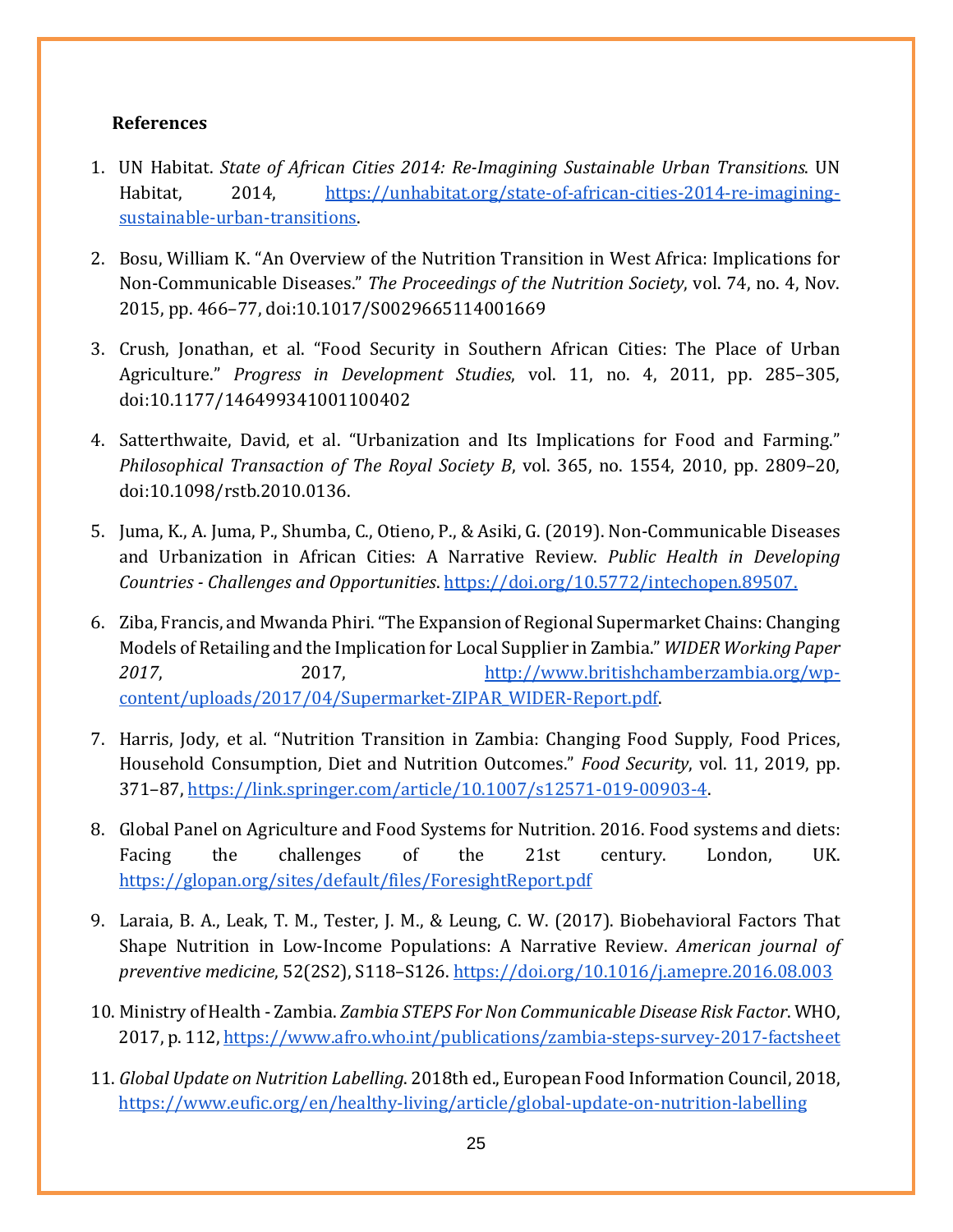- 12. World Food Programme. (2018). Food Consumption Patterns in Lusaka: A Perception Survey. Lusaka: Consumer Unity Trust Society (CTS) & Scaling Up Nutrition (SUN) Business Network. https://cuts-lusaka.org/pdf/Report-Identifying food consumption Patters in Lusaka.pdf
- 13. Miller, Lisa M. Soederberg, and Diana L. Cassady. "The Effects of Nutrition Knowledge on Food Label Use. A Review of the Literature." *Appetite*, vol. 92, Sept. 2015, pp. 207–16, doi:10.1016/j.appet.2015.05.029.
- 14. *Noncommunicable diseases*. (2021). WHO Internationa[l.](https://www.who.int/news-room/fact-sheets/detail/noncommunicable-diseases) [https://www.who.int/news](https://www.who.int/news-room/fact-sheets/detail/noncommunicable-diseases)[room/fact-sheets/detail/noncommunicable-diseases](https://www.who.int/news-room/fact-sheets/detail/noncommunicable-diseases)
- 15. WHO. (2018). *Zambia* (p. 2) [NCD Country Profiles]. WHO[.](https://www.who.int/nmh/countries/zmb_en.pdf?ua=1) [https://www.who.int/nmh/countries/zmb\\_en.pdf?ua=](https://www.who.int/nmh/countries/zmb_en.pdf?ua=1)*[1](https://www.who.int/nmh/countries/zmb_en.pdf?ua=1)*
- 16. *Prevention and Control of Non-Communicable Diseases in Zambia: The Case for Investment*. (2017[\).](https://www.afro.who.int/publications/prevention-and-control-non-communicable-diseases-zambia-case-investment) [https://www.afro.who.int/publications/prevention-and-control-non](https://www.afro.who.int/publications/prevention-and-control-non-communicable-diseases-zambia-case-investment)[communicable-diseases-zambia-case-investment](https://www.afro.who.int/publications/prevention-and-control-non-communicable-diseases-zambia-case-investment)
- 17. Chavasit, V., Kriengsinyos, W., Ditmetharoj, M., Phaichamanan, M., Singsoong, K., Sirichakwal, P., & Rojjanawanicharkorn, A. (2017). Nutrition Labelling: Education Tool for Reducing Risks of Obesity-Related Non-Communicable Diseases. In *Adiposity - Epidemiology and Treatment Modalities*. Intechopen. <https://www.intechopen.com/chapters/5347>
- 18. Hawkes, C. (2010). Government and voluntary policies on nutrition labelling: A global overview. In *Innovations in Food Labelling* (pp. 37–58). Woodhead Publishing Series in Food Science, Technology and Nutrition[.](https://www-sciencedirect-com.proxy.library.cornell.edu/science/article/pii/B9781845696764500040) [https://www-sciencedirect](https://www-sciencedirect-com.proxy.library.cornell.edu/science/article/pii/B9781845696764500040)[com.proxy.library.cornell.edu/science/article/pii/B9781845696764500040](https://www-sciencedirect-com.proxy.library.cornell.edu/science/article/pii/B9781845696764500040)
- 19. *Handbook on Food Labelling to Protect Consumers*. (2016). Food and Agriculture Organization of United State[s.](http://www.fao.org/3/i6575e/i6575e.pdf) [http://www.fao.org/3/i6575e/i6575e.pdf.](http://www.fao.org/3/i6575e/i6575e.pdf)
- 20. *Global update on nutrition labelling* (2018th ed.). (2018). European Food Information Council[.](https://www.eufic.org/en/healthy-living/article/global-update-on-nutrition-labelling) [https://www.eufic.org/en/healthy-living/article/global-update-on-nutrition](https://www.eufic.org/en/healthy-living/article/global-update-on-nutrition-labelling)[labelling](https://www.eufic.org/en/healthy-living/article/global-update-on-nutrition-labelling)
- 21. United States Food and Drug Administration. (2017). *Food Labeling: Revision of the Nutrition and Supplement Facts Labels and Serving Sizes of Foods That Can Reasonably Be Consumed at One Eating Occasion; Dual-Column Labeling; Updating, Modifying, and Establishing Certain Reference Amounts Customarily Consumed; Serving Size for Breath Mints; and Technical Amendments; Proposed Extension of Compliance Dates*. United States Department of Health and Human Service[s.](https://www.regulations.gov/document/FDA-2012-N-1210-1302) [https://www.regulations.gov/document/FDA-](https://www.regulations.gov/document/FDA-2012-N-1210-1302)[2012-N-1210-1302](https://www.regulations.gov/document/FDA-2012-N-1210-1302)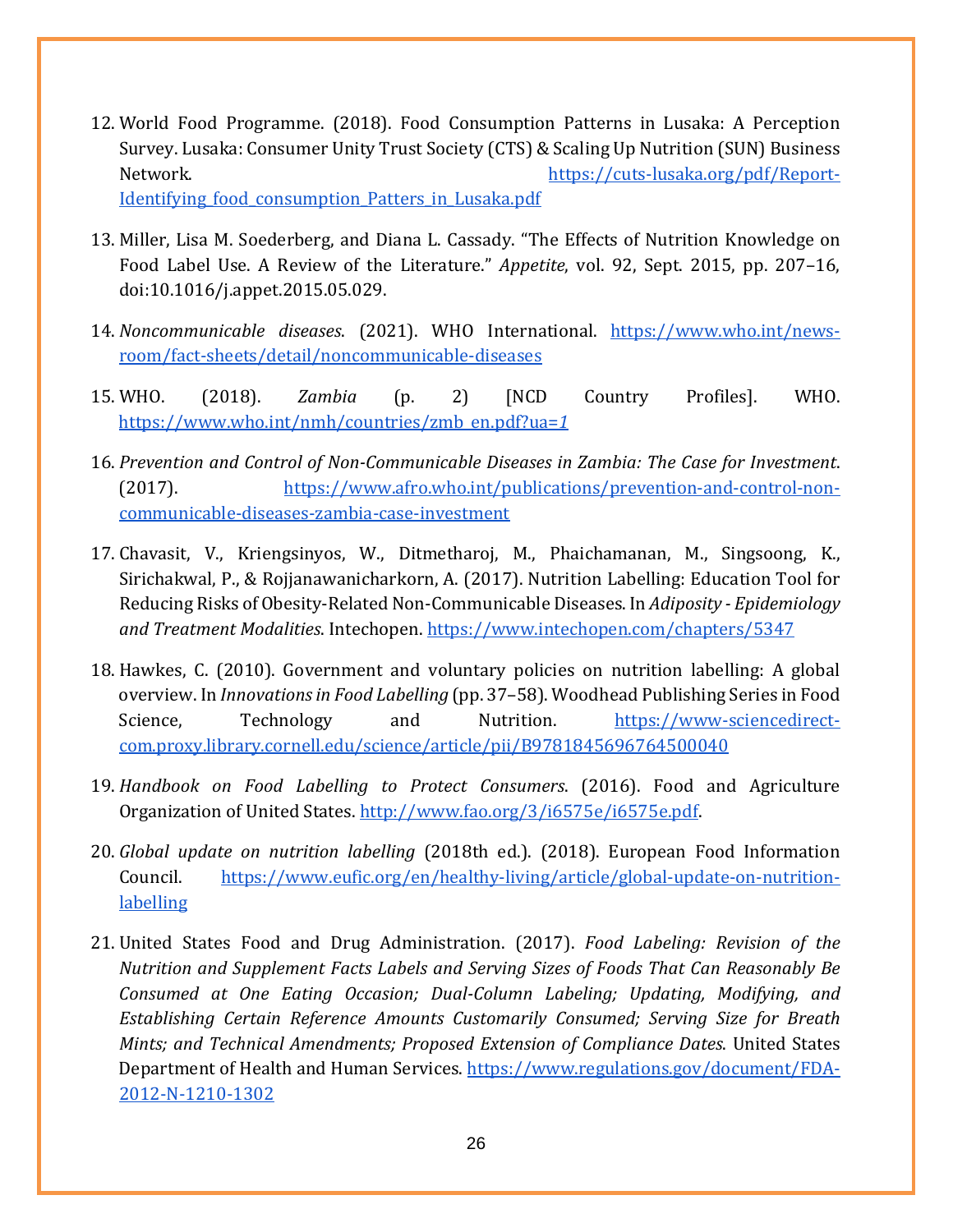- 22. Guidelines on Nutrition Labelling, no. CAC/GL 2-1985 (amended 2013) (2016).
- 23. Consumer Unity Trust Society (CUTS). (2018). *Food Consumption Patterns in Lusaka: A Perception Survey* (No. 3). CUTS/WFP.
- 24. *Zambia Food and Drugs Act (CAP. 303)*, 17 (2019).
- 25. Cecchini, M., & Warin, L. (2016). Impact of food labelling systems on food choices and eating behaviours: a systematic review and meta-analysis of randomized studies. *Obesity Reviews: An Official Journal of the International Association for the Study of Obesity*, *17*(3), 201–210[.](https://doi.org/10.1111/obr.12364) <https://doi.org/10.1111/obr.12364>
- 26. Azila-Gbettor, E. M., Avorgah, S. M. K., & Adigbo, E. D. (2013). EXPLORING CONSUMER KNOWLEDGE AND USAGE OF LABEL INFORMATION IN HO MUNICIPALITY OF GHANA. *European Scientific Journal, ESJ*, *9*(28). [https://doi.org/10.19044/esj.2013.v9n28p%p](https://doi.org/10.19044/esj.2013.v9n28p%25p)
- 27. Kempen, E., Bosman, M., Bouwer, C., Klein, R., & Merwe, D. van der. (2011). An exploration of the influence of food labels on South African consumers' purchasing behaviour. *International Journal of Consumer Studies*, *35*(1), 69–78. [https://doi.org/10.1111/j.1470-](https://doi.org/10.1111/j.1470-6431.2010.00928.x) [6431.2010.00928.x](https://doi.org/10.1111/j.1470-6431.2010.00928.x)
- 28. *History and Legislation of ZABS*. (2018). Zambia Bureau of Standards[.](https://www.zabs.org.zm/?page_id=5143) [https://www.zabs.org.zm/?page\\_id=5143](https://www.zabs.org.zm/?page_id=5143)
- 29. The Standards Act, 2017, no. 4, 97 (2017). [https://www.parliament.gov.zm/sites/default/files/documents/acts/The%20Standards](https://www.parliament.gov.zm/sites/default/files/documents/acts/The%20Standards%20Act%20No.%204%20of%202017.pdf) [%20Act%20No.%204%20of%202017.pdf](https://www.parliament.gov.zm/sites/default/files/documents/acts/The%20Standards%20Act%20No.%204%20of%202017.pdf)
- 30. *Good Food Logo*. (n.d.). Good Food Logo. Retrieved July 17, 2021, fro[m](https://www.gflzambia.com/) <https://www.gflzambia.com/>
- 31. *Good Food Logo Launch in Zambia*. (2020). Choices Programme International Foundation[.](https://www.choicesprogramme.org/news/good-food-logo-launched-in-zambia) <https://www.choicesprogramme.org/news/good-food-logo-launched-in-zambia>
- 32. Themba, G., & Tanjo, J. (2013). Consumer Awareness and Usage of Nutrition Information in Botswana. *Business and Management Horizons*, *1*(1), 44. <https://doi.org/10.5296/bmh.v1i1.3401>
- 33. Mulenga, V. (2015). Influence of individual characteristics on consumer understanding and using Nutrition Fact Panel-Case study of Zambia and China. *School of Public Health Southeast University*[.https://www.researchgate.net/publication/332935767\\_INFLUENCE\\_OF\\_INDIV](https://www.researchgate.net/publication/332935767_INFLUENCE_OF_INDIVIDUAL_CHARACTERISTICS_ON_CONSUMER_UNDERSTANDING_AND_USING_OF_NUTRITION_FACT_PANEL---CASE_STUDY_OF_ZAMBIA_AND_CHINA) IDUAL CHARACTERISTICS ON CONSUMER UNDERSTANDING AND USING OF NUTRITIO [N\\_FACT\\_PANEL---CASE\\_STUDY\\_OF\\_ZAMBIA\\_AND\\_CHINA](https://www.researchgate.net/publication/332935767_INFLUENCE_OF_INDIVIDUAL_CHARACTERISTICS_ON_CONSUMER_UNDERSTANDING_AND_USING_OF_NUTRITION_FACT_PANEL---CASE_STUDY_OF_ZAMBIA_AND_CHINA)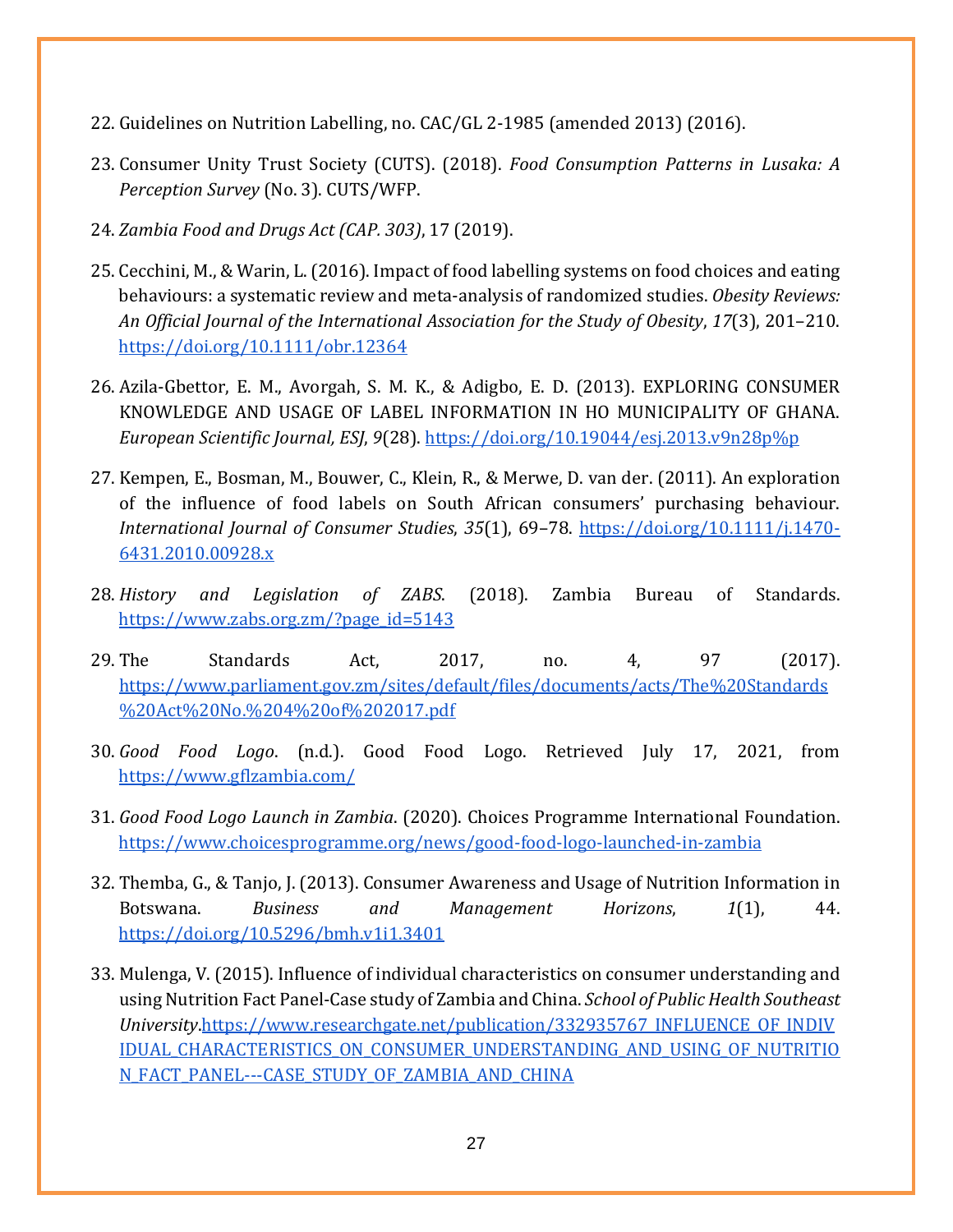- 34. Chopera, P., Chagwena, D., & Mushonga, N. (2014). Food label reading and understanding in parts of rural and urban Zimbabwe. *African Health Sciences*, *14*(3), 576–584[.](https://doi.org/10.4314/ahs.v14i3.12) <https://doi.org/10.4314/ahs.v14i3.12>
- 35. Kasapila, W., & Shaarani, S. (2016). Legislation Impact and Trends in Nutrition Labeling: A Global Overview. *Critical Reviews in Food Science and Nutrition*, *56*(1), 56–64[.](https://doi.org/10.1080/10408398.2012.710277) <https://doi.org/10.1080/10408398.2012.710277>
- 36. Cannoosamy, K., Pugo-Gunsam, P., & Jeewon, R. (2014). Consumer Knowledge and Attitudes Toward Nutritional Labels. *Journal of Nutrition Education and Behavior*, *46*(5), 334–340[.](https://doi.org/10.1016/j.jneb.2014.03.010) <https://doi.org/10.1016/j.jneb.2014.03.01>
- 37. Becker, M. W., Bello, N. M., Sundar, R. P., Peltier, C., & Bix, L. (2015). Front of pack labels enhance attention to nutrition information in novel and commercial brands. *Food Policy*, *56*, 76–86.<https://doi.org/10.1016/j.foodpol.2015.08.001>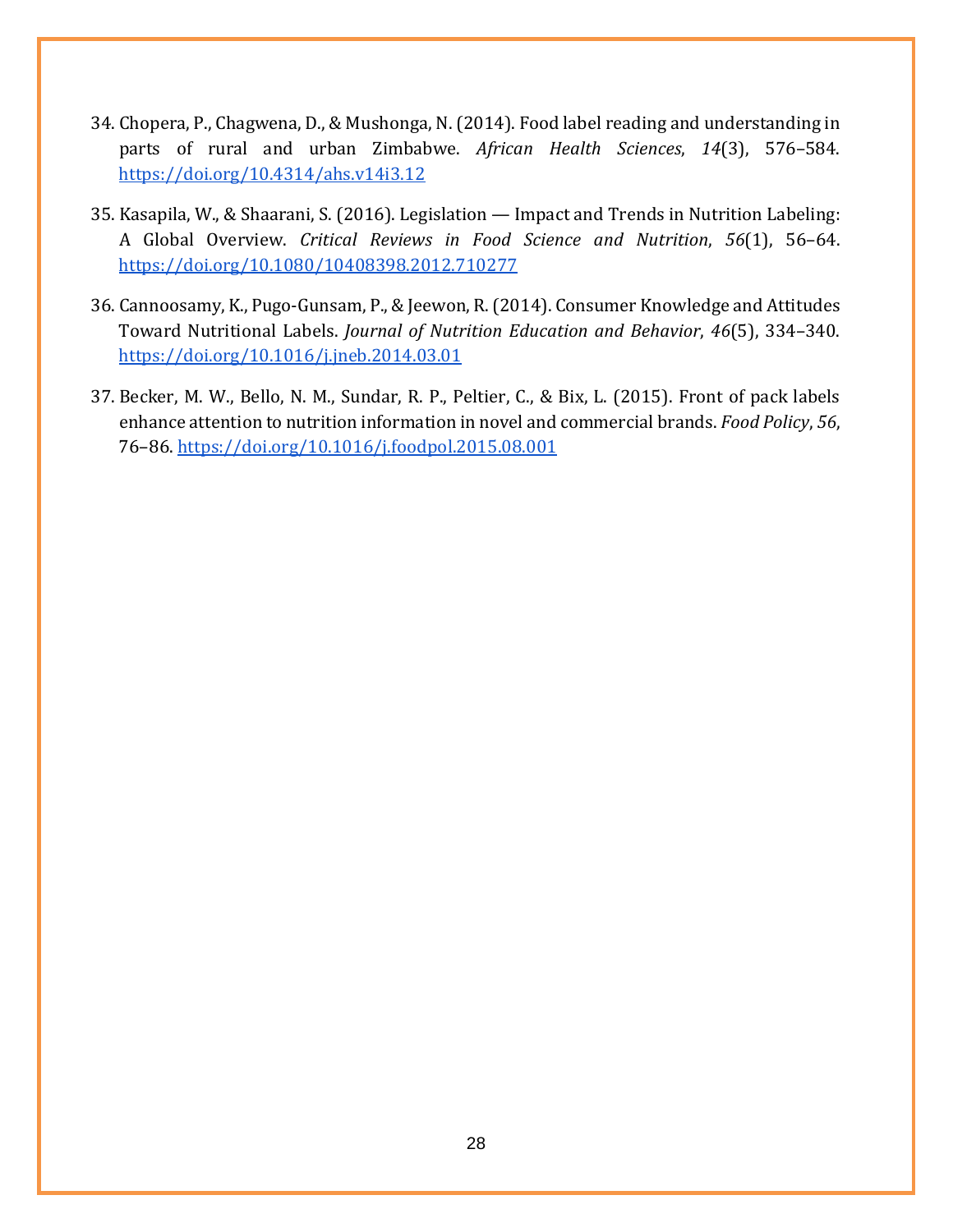## <span id="page-29-1"></span><span id="page-29-0"></span>Appendix 1

<span id="page-29-2"></span>*Figure 1: Varied Front-of-Package Nutrition Labels* 



The Heart Symbol<br>Finland



Facts Up Front-<br>An initiative of the Food Marketing Institute (FMI) and the<br>Grocery Manufacturer's Association (GMA)<br>United States

**Health Logos** 

Nordic Keyhole<br>(Sweden, Norway<br>and Denmark)

FOPs with<br>Explicit information about Nutrients

Varied Front-of-Pack Nutrition Labels

Sources: Becker et al., 2018

*Figure 2: Back-of-Package Nutrition Labels*

| <b>Nutrition Facts</b><br>8 servings per container<br>2/3 cup (55g)<br>Serving size |                |
|-------------------------------------------------------------------------------------|----------------|
| <b>Amount per serving</b><br>Calories                                               | 230            |
|                                                                                     | % Daily Value' |
| Total Fat 80                                                                        | 10%            |
| Saturated Fat 1g                                                                    | 5%             |
| Trans Fat 0g                                                                        |                |
| <b>Cholesterol Omg</b>                                                              | 0%             |
| Sodium 160mg                                                                        | 7%             |
| Total Carbohydrate 37g                                                              | 13%            |
| Dietary Fiber 4g                                                                    | 14%            |
| Total Sugars 12g                                                                    |                |
| Includes 10g Added Sugars                                                           | 20%            |
| Protein 3g                                                                          |                |
| Vitamin D 2mcg                                                                      | 10%            |
| Calcium 260mg                                                                       | 20%            |
| Iron 8mg                                                                            | 45%            |
| Potassium 240mg                                                                     | 6%             |

(United States Food and Drug Administration, 2017)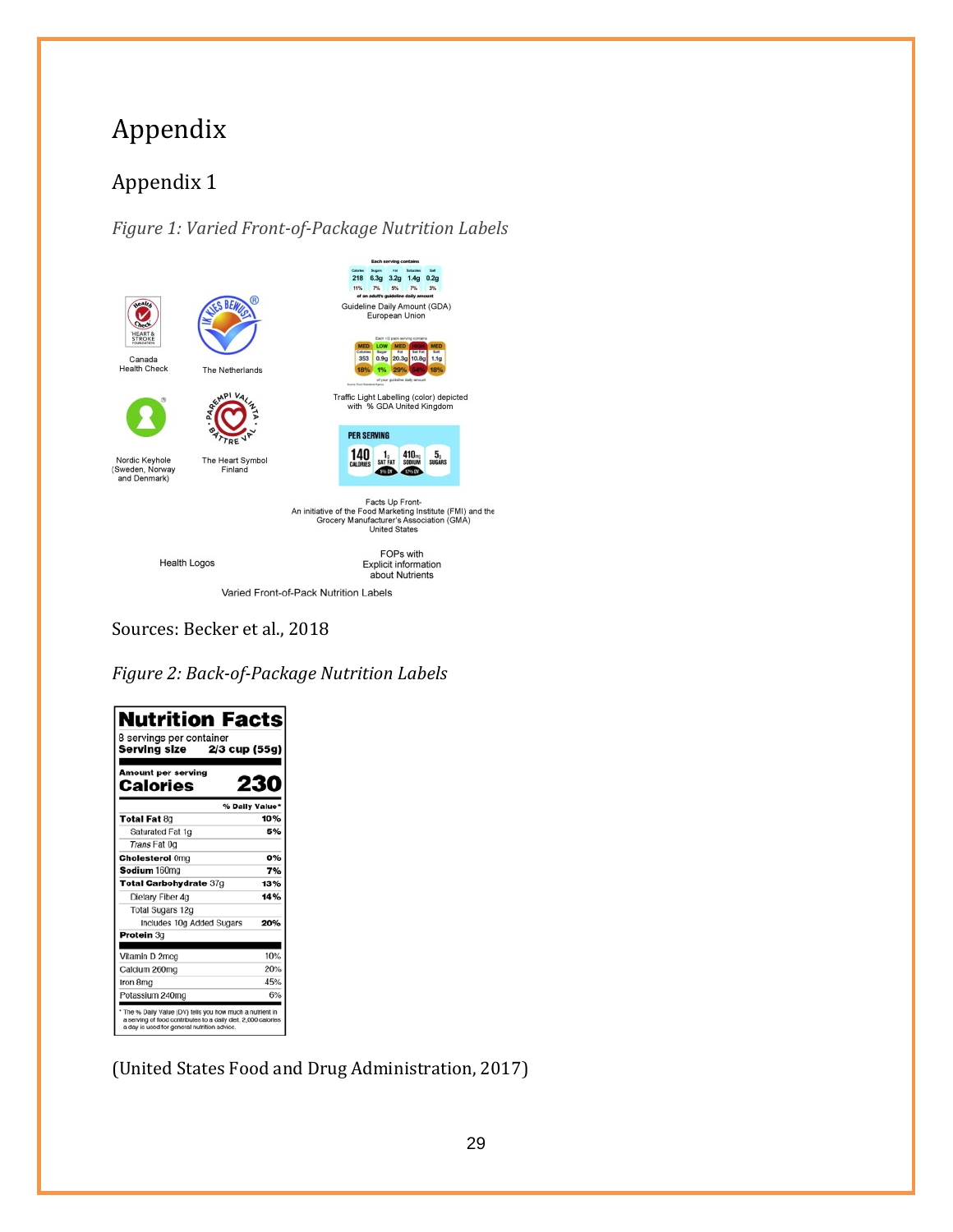<span id="page-30-1"></span><span id="page-30-0"></span>

| Table 1: Nutrition Labelling across Regions and Countries |  |
|-----------------------------------------------------------|--|
|-----------------------------------------------------------|--|

| <b>Region/Country</b>                                                                                                                                                                                                                                                                                                                                | <b>Description</b>                                                                                                                                                                                         |
|------------------------------------------------------------------------------------------------------------------------------------------------------------------------------------------------------------------------------------------------------------------------------------------------------------------------------------------------------|------------------------------------------------------------------------------------------------------------------------------------------------------------------------------------------------------------|
| United States, Canada, Mexico, Argentina, Brazil,<br>Chile, Colombia, Ecuador, Paraguay, Uruguay,<br>European Union (EU) Member States, Russia,<br>Israel, Gulf Cooperation Council members,<br>Nigeria, India, Hong Kong, China, Japan, South<br>Korea, Malaysia, Taiwan, Thailand, Philippines,<br>Indonesia, Vietnam, Australia, and New Zealand) | Mandatory Labelling even in the absence<br>of nutrition/health claims. They define<br>which nutrients must be listed and allow<br>voluntary initiatives to<br>provide<br>additional nutrition information. |
| Venezuela,<br>Turkey, Switzerland, Morocco,<br>Lebanon, Jordan, Singapore, Brunei, Myanmar,<br>Vietnam, Kenya, Mauritius, and South Africa.                                                                                                                                                                                                          | Voluntary Labelling where they define<br>which nutrients should be listed but<br>labelling is not mandatory unless a<br>health/nutrition claim is made.                                                    |

Source: Guidelines on Nutrition Labelling, 2016.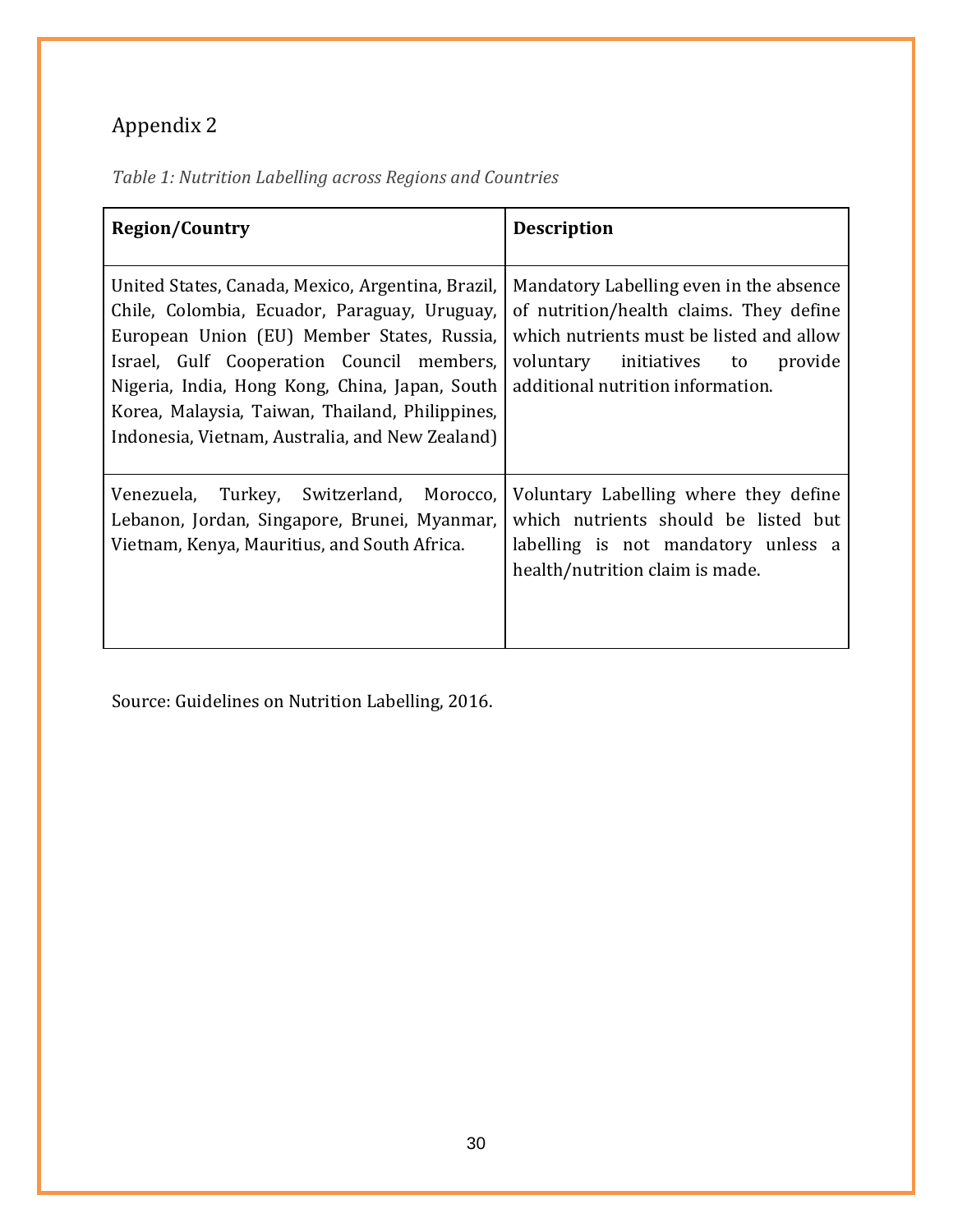<span id="page-31-1"></span><span id="page-31-0"></span>*Figure 3: Good Food Logo*



Source: (*Good Food Logo*)

<span id="page-31-2"></span>*Figure 4: Eat Well Campaign*

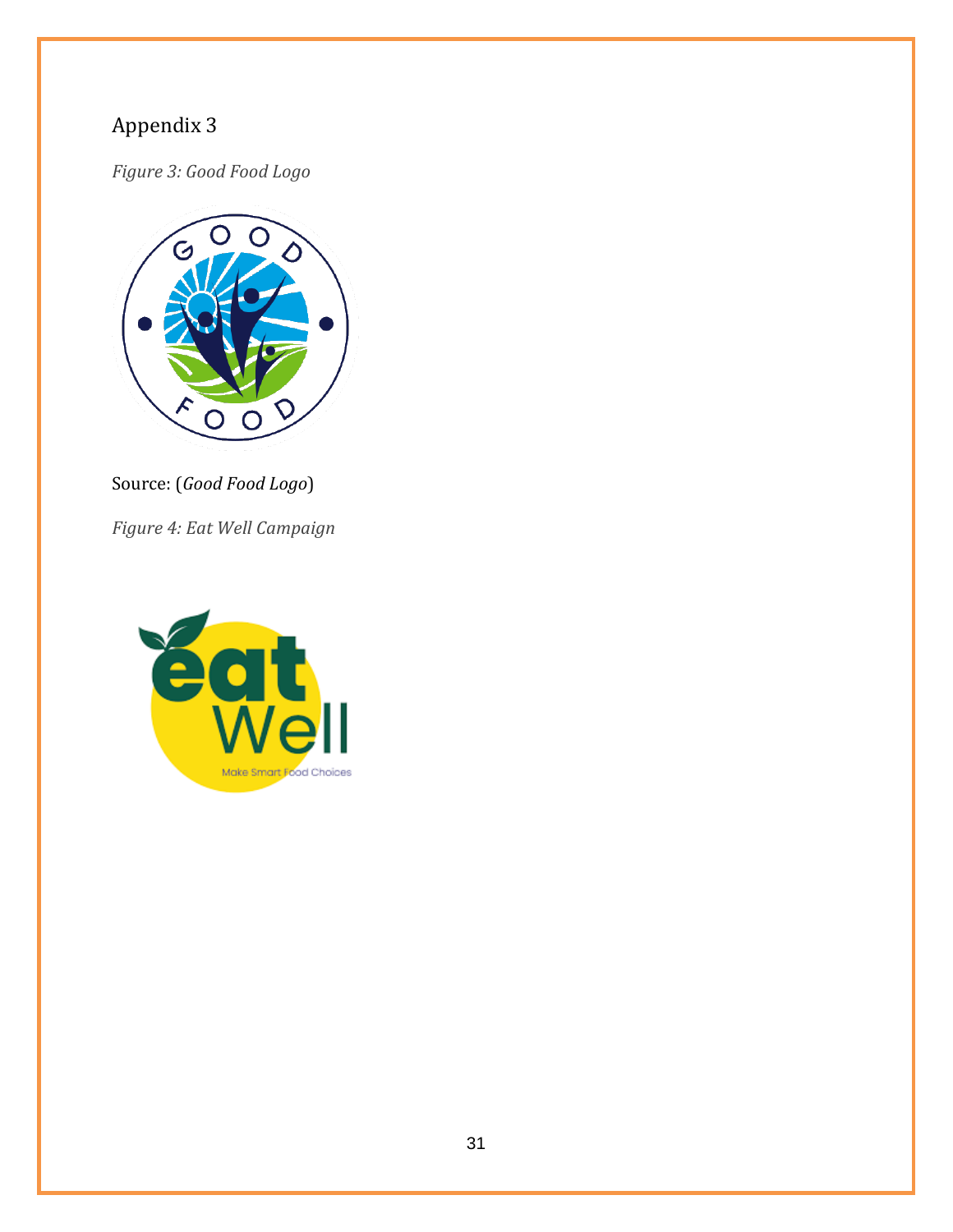<span id="page-32-1"></span><span id="page-32-0"></span>*Table 2: Stakeholders Interviewed* 

| <b>Organization</b>                               |
|---------------------------------------------------|
| World Food Programme                              |
| Neri Clinic                                       |
| <b>Clinical Nutritionist</b>                      |
| University of Zambia (UNZA)                       |
| National Food and Nutrition Commision(NFNC)       |
| Zambia Bureau of Standards (ZABS)                 |
| Ministry of Health                                |
| World Food Programme                              |
| Joyous Mumm Food Processors                       |
| Scaling Up Nutrition (SUN) Business Network (SBN) |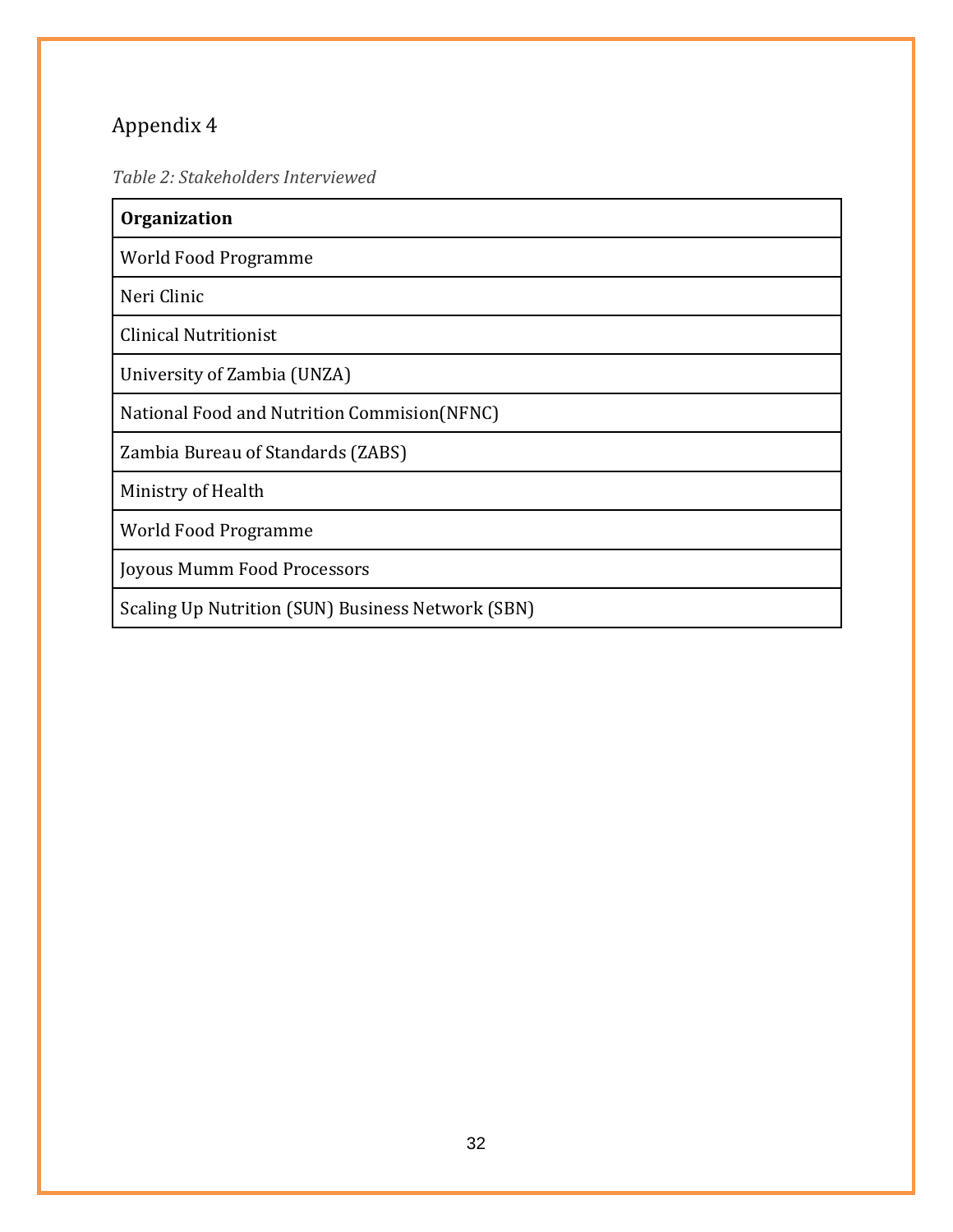*Table 3 Challenges, Constrains, and Opportunities in the Standardization and Enforcement of Nutrition Labelling in the Zambian market (noted from interviews)*

<span id="page-33-1"></span><span id="page-33-0"></span>

| Challenges                                                                                                                                                                                                      | Constraints                                                                                                                                                                                                   | Opportunities                                                                                                                                                                                                                             |
|-----------------------------------------------------------------------------------------------------------------------------------------------------------------------------------------------------------------|---------------------------------------------------------------------------------------------------------------------------------------------------------------------------------------------------------------|-------------------------------------------------------------------------------------------------------------------------------------------------------------------------------------------------------------------------------------------|
| Lack of consumer awareness of nutrition labelling<br>and the public health importance it carries with<br>regard to the promotion of diversified diets and<br>the selection of healthy foods at Zambian markets. | Established<br>consumer behavior habits or<br>consumption patterns pose difficulty in their<br>modification on a mass-scale.                                                                                  | The results of this study in the country can provide<br>valuable information for healthcare professionals, the<br>government, food industry, perhaps even marketing<br>industry, academia, and most importantly, consumers<br>themselves. |
| Inconsistency among uniform nutrition labelling<br>templates, health claims, and criteria of evaluation<br>of food labels.                                                                                      | Lack of food processing laboratories or<br>machinery within the Zambian food processing<br>industry<br>verify<br>the<br>nutrient<br>to<br>content/ingredients manufacturers claim their<br>product to possess | Implementation of nutrition labelling in the country<br>may prevent false advertising, assist in promoting<br>food safety, and encourage balanced food diets among<br>Zambian households.                                                 |
| Lack of manufacturer compliance to enforced<br>guidelines due to inadequate revenues/resources.                                                                                                                 | Intricacies of performing business in Zambia.<br>Overwhelming presence of bureaucratic<br>loopholes one must go through to formalize<br>their business, such as that of the Good Food<br>Logo campaign        | Enact efforts to elevate nutrition knowledge to<br>facilitate the use of nutrition labelling (positive effect<br>of knowledge on consumer's ability to perform<br>nutrition label use)                                                    |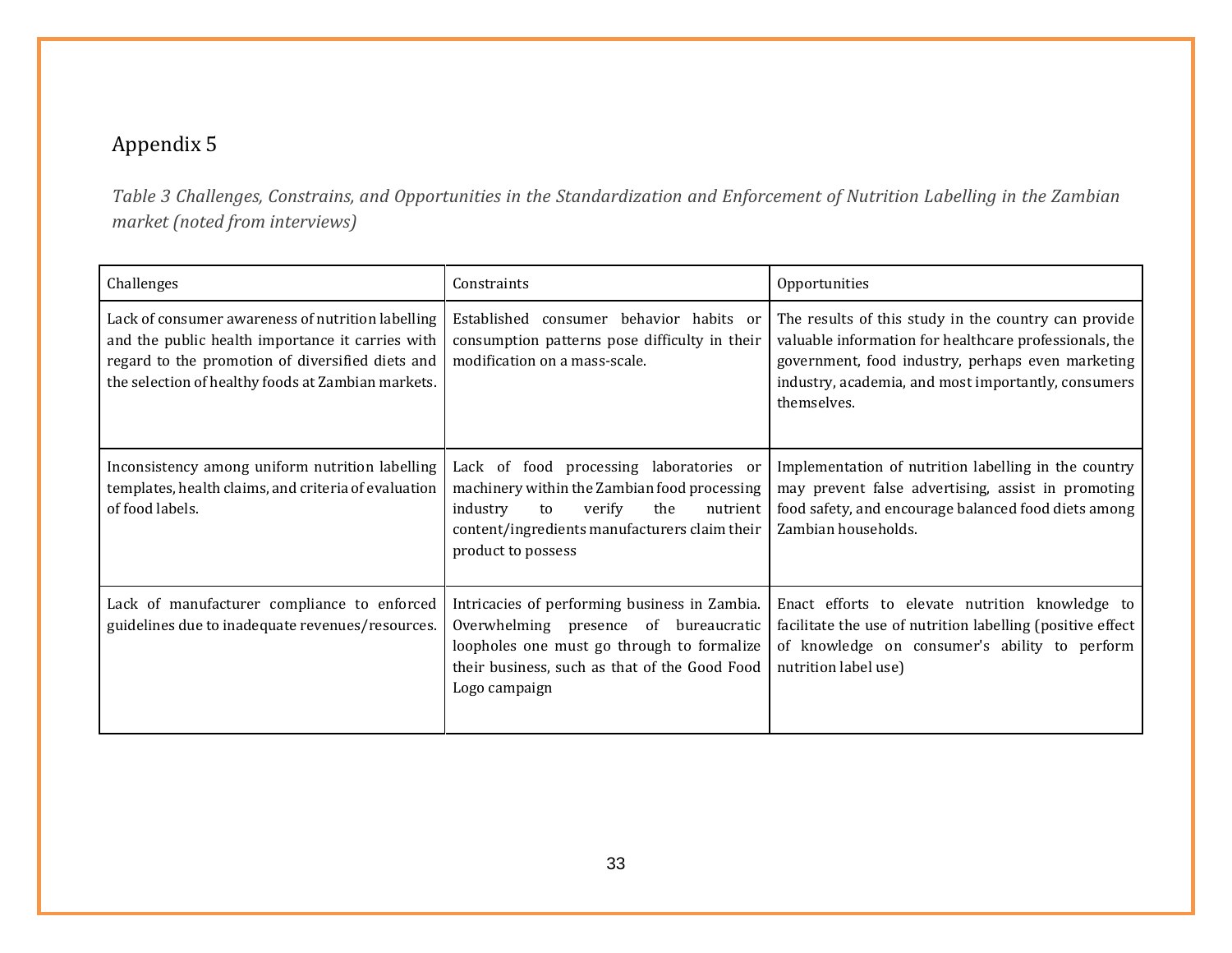| Governmental disregard for enforcing policies or<br>regulations in some countries, versus developed<br>mandatory schemes in others with regard to<br>nutrition labelling efforts.                                                                                                                                                                                                                                           | Mandatory labelling poses potential benefits such as<br>product reformulation, product innovation, decrease<br>of deceit and faulty health claims, and most<br>importantly the alteration of consumption patterns.                                                              |
|-----------------------------------------------------------------------------------------------------------------------------------------------------------------------------------------------------------------------------------------------------------------------------------------------------------------------------------------------------------------------------------------------------------------------------|---------------------------------------------------------------------------------------------------------------------------------------------------------------------------------------------------------------------------------------------------------------------------------|
| Inconsistent view of labelling as a policy initiative<br>to prevent, control and eliminate the rising<br>presence of NCDs in some countries, versus its<br>more restricted view as a simple tool for the<br>prevention of consumer deceit when purchasing<br>food products.                                                                                                                                                 | High rates of reading with minimal/limited<br>understanding of nutrition information on nutrition<br>labels offers possibility of efforts that can be made to<br>simplify<br>labels<br>work<br>either<br><sub>or</sub><br>towards<br>improving/accelerating consumer education. |
| Singular, governmentally owned, organization in<br>Zambia that provides certification of food<br>products. There are a variety of widely distinct<br>products, which test differently and thus result in<br>an increasingly wide market. If this process could<br>be simplified, there would not be a need to import<br>nutritional foods from elsewhere, or for<br>manufacturers to circumvent NL practices as a<br>whole. | Low levels of reading/literacy levels in rural areas call<br>for public health efforts to address education of rural<br>consumers about nutrition labels and nutrition as a<br>whole.                                                                                           |
| Attempts from SMEs to sell their products to<br>leading chain stores and supermarkets face a<br>grand obstacle in terms of adequate machinery.<br>Although these markets may approve of the<br>product, if SMEs are unable to produce it in tons<br>due to limited machinery, their product is denied.                                                                                                                      | The socio demographic distinctions with regard to the<br>use of nutrition labels to guide consumer selection of<br>products help public healthcare professionals in<br>proposing and implementing interventions to<br>specifically target those groups in need.                 |
|                                                                                                                                                                                                                                                                                                                                                                                                                             | Since local markets are an important source of foods<br>for households in Lusaka, the government can work in                                                                                                                                                                    |